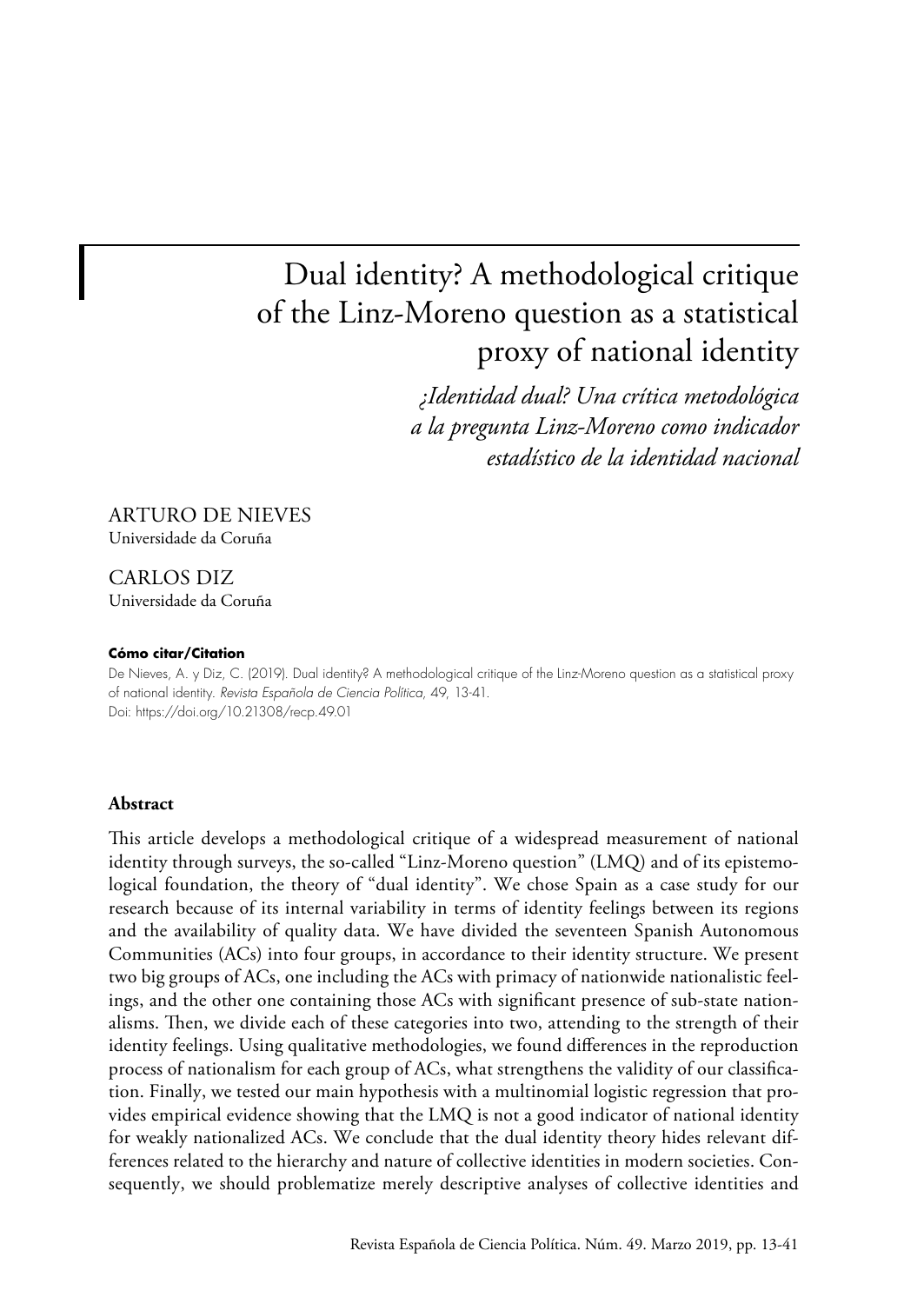begin to treat national identity as an ideological expression of nationalism. The critique of the LMQ presented in this article wants to contribute to a better measurement of identities in modern societies.

*Keywords:* nationalism, autonomous communities, Spain, Linz-Moreno question, national identity, dual identity.

#### **Resumen**

Este artículo ofrece una crítica metodológica a una medición generalizada de la identidad nacional a través de encuestas, la llamada «pregunta Linz-Moreno» (PLM), y a su fundamento epistemológico, la teoría de la «identidad dual». Elegimos España como caso de estudio para nuestra investigación dada la variabilidad interna en términos de identidad entre sus regiones y la disponibilidad de datos sólidos. Dividimos sus diecisiete comunidades autónomas (CC. AA.) españolas en cuatro grupos, en función de su estructura identitaria. Presentamos dos grandes grupos de CC. AA., incluyendo en el primero las CC. AA. donde priman sentimientos nacionalistas de ámbito estatal, y en el segundo aquellas con una presencia significativa de nacionalismos subestatales. A continuación, dividimos cada una de estas categorías en dos, atendiendo a la fortaleza de sus sentimientos identitarios. Utilizando metodologías cualitativas, hallamos diferencias en el proceso de reproducción del nacionalismo para cada grupo de CC. AA., lo que refuerza la validez de nuestra clasificación. Por último, probamos nuestra hipótesis principal con una regresión logística multinomial, que proporciona evidencia empírica que demuestra que la PLM no es un buen indicador de identidad nacional para aquellas CC. AA. débilmente nacionalizadas. Concluimos que la teoría de la identidad dual oculta diferencias significativas en cuanto a la jerarquía y naturaleza de las identidades colectivas en sociedades modernas. Por ello, optamos por problematizar el análisis meramente descriptivo de las identidades colectivas y comenzar a tratar la identidad nacional como expresión ideológica del nacionalismo. La crítica de la PLM presentada en este artículo quiere contribuir a una mejor medición de las identidades en las sociedades modernas.

*Palabras clave:* nacionalismo, comunidades autónomas, España, pregunta Linz-Moreno, identidad nacional, identidad dual.

### INTRODUCTION

There are few social phenomena as reluctant to be studied under the rigorousness of the scientific method as national identity. The embeddedness within the realm of the doxa, in its twofold Platonian significance of *pistis* and *eikasia* (Plato, 1968 [380BC]), of national identity is perhaps better understood when we compare its scientific development with another old, politically loaded, concept like social class, during the last one hundred years of modern social science. Thus, if we observe two of the most widely respected compilations of the state-of-the-art regarding social class and national identity, Wright (2005) and Özkirimli (2010), respectively, we can easily see that both from a theoretical and from a methodological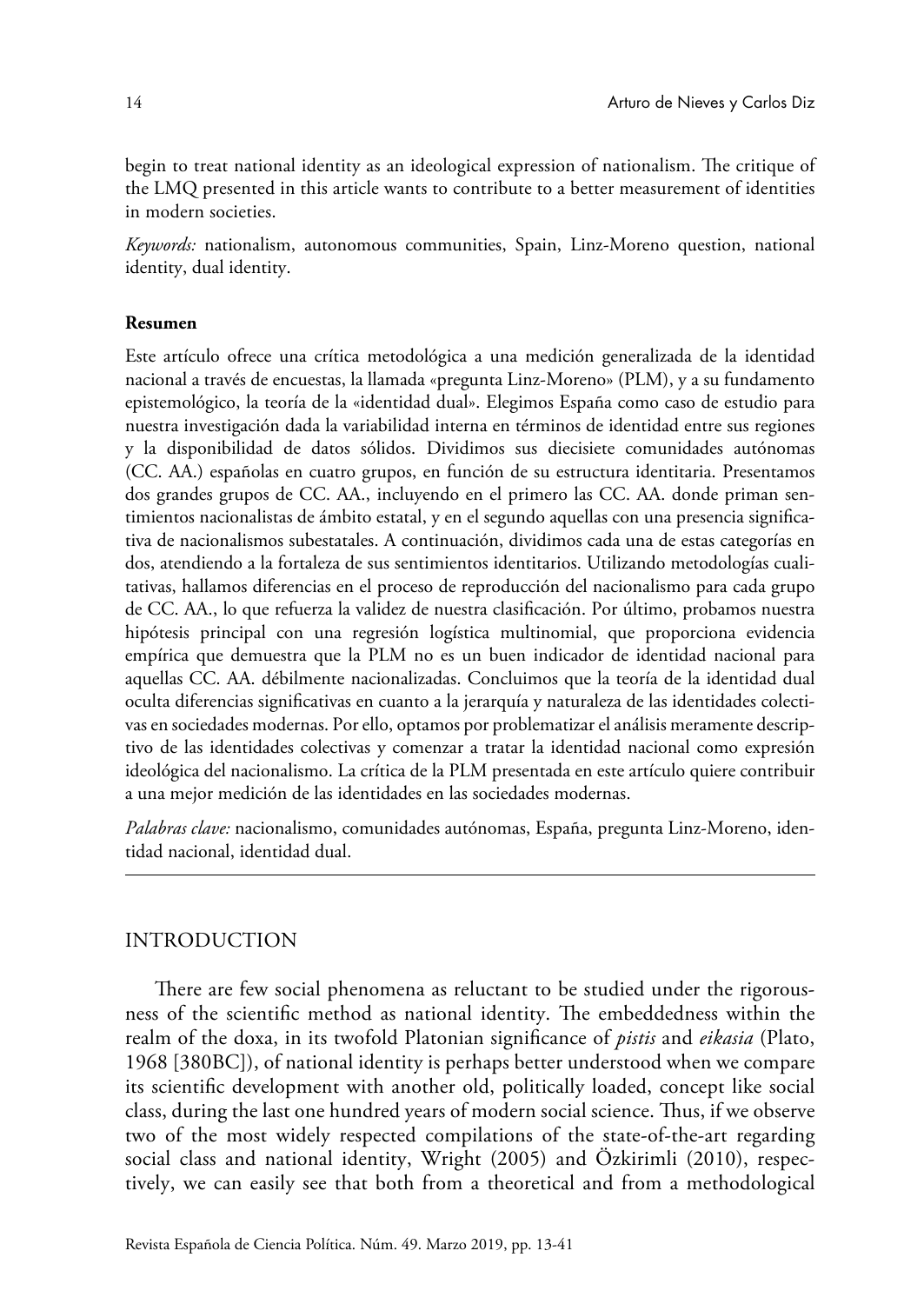point of view, social class has received a stricter treatment than national identity. This relative underdevelopment on the scientific treatment of national identity, largely discussed by several authors (*vid., e.g.,* Rigger, 2000; McCrone, 1998: 17; Billig, 1995: 51-55; Smith, 1983), cannot be attributed to a lack of time, interest or relevance of the social issues underpinned by national identity. We could mention Ernest Renan's famous conference *Qu'est-ce qu'une nation?* delivered at the Sorbonne in 1882 (Renan, 1997 [1882]); the immense amount of texts dedicated to the "national question", from both the Marxist (Haupt *et al.*, 1974) and the Liberal traditions (Haugaard, 2006); the work of some of the most brilliant scholars of the last decades, such as Ernest Gellner (1983), Eric Hobsbawm (1991) or Benedict Anderson (1991); as well as its undeniable interest, as it played a major role on many of the most destructive conflicts that humanity has suffered throughout its long history (Hall and Maleševic, 2013).

The relevance of national identity in contemporary societies is also undeniable. It was at the core of the 2014 Scottish independence referendum (Mullen, 2014), the 2016 United Kingdom European Union membership referendum (Henderson *et al.*, 2016), and the Catalan movement for independence, initiated in 2012 and currently very active<sup>1</sup> (Serrano, 2013; Lepič, 2017). It is perhaps in this exceptional relevance that we are to find the reason why the study of national identity has been so impervious to the scientific realm of Platonian episteme, as Billig (1995: 22-23) pointed out. However, this relative methodological underdevelopment must be qualified, as there have been some relevant technical achievements that have enabled us to better analyze the questions posed by national identity to the social scientific community; undeniably, the so-called Linz-Moreno Question (LMQ) (Moreno, 1986) is one of these advancements, as it provides a robust methodological tool for the measurement and comparison of people's national identity feelings $^2\!$ .

This article aims to draw upon the path opened by the LMQ, in order to further strengthen the methodological tools at our disposal, which are, as Goldthorpe (2000) insistently states, at the core of any scientific advancement. This task seems particularly urgent today, when national identity is at the core of the issues defining the *impact area of political communication* (Bouza, 2004) both in Europe (Friend, 2012), and worldwide (Ichijo, 2013).

<sup>1.</sup> Although formally initiated with the signature of the "Declaration of the initiation of the Process of Independence of Catalonia", on 9 November 2015, passed in the Parliament of Catalonia with 72 votes in favor, 63 against and 0 abstentions, it is usually agreed that the *process* started with the Catalan pro-independence demonstration of 11 September 2012.

<sup>2.</sup> It is worth noting that, although it is sometimes referred to simply as the "Moreno Question" within the Anglo-Saxon academic world (Kiely *et al.*, 2006: 477; Bond, 2000: 15), it has been explained (Moreno, 2006: 3) that it was actually Juan Linz who firstly introduced it to study the Spanish case (Linz, 1973). The methodology was later used by Gunther *et al.* (1986: 317), and it was finally applied by Moreno to study the case of Scotland (Moreno, 1986; 1988).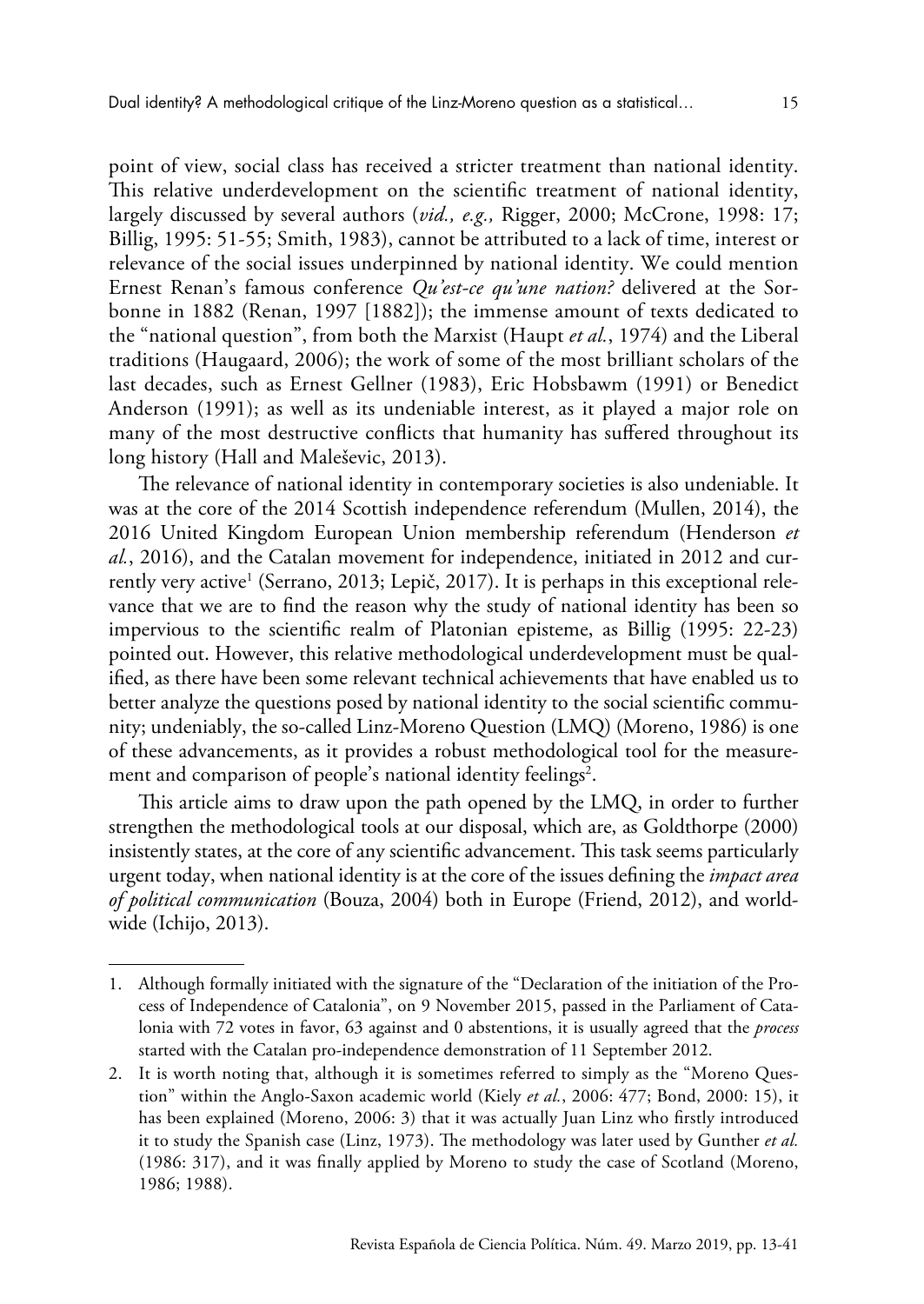This article is divided into 5 sections; first, it presents the objectives, hypothesis, and data used, featuring a detailed discussion of the LMQ and of the dual identity approach that usually underpins the interpretations of the LMQ. This presentation is followed by a descriptive analysis of the structure of identity feelings for each AC, using data gathered by the CIS. Based on this descriptive analysis, the article then offers a qualitative analysis of the press, the results of which are aligned with our initial hypotheses. Finally, we present a quantitative analysis of the data based on a multinomial logistic regression using data of CIS' study 2956, *Barómetro Autonómico III*. The results of the qualitative and quantitative analyses and their successful alignment with our key hypotheses are discussed in the conclusions.

#### OBJECTIVES, HYPOTHESIS AND DATA

Agreeing with Merton's statement that "establishing the phenomenon" is the most important prerequisite preceding any scientific analysis (Merton, 1987: 1), the aim of this article is to improve the quality of the measurement of national identity feelings. In modern social sciences, the LMQ has been established as a widespread technique to measure the levels of national identity in any given society, and it has thus been included in the Eurobarometer since 1992 (Serricchio, 2012). Although there are some alternative measurement techniques —see Luhtanen and Crocker (1992) for a perspective from social psychology—, and it was subjected to criticism about its validity (Ruiz Jiménez, 2007), the LMQ remains dominant, particularly in the fields of Sociology and Political Science —see, *inter alia*, Rosie and Bond (2008); Billet *et al.* (2003); Curtice and Heath (2001), and Kiely *et al.* (2001). We will argue, however, that, although analytically powerful, the LMQ should be treated with methodological caution and reflexivity, in line with Guinjoan and Rodon (2015), who found that the LMQ does not capture appropriately the intensity of state nationalist feelings.

We will follow here the terminology established by Moreno and McEwen (2005) for the description of the different levels as state-wide and sub-state, as we consider this terminology more accurate and value-free than others, such as "regional/national". The LMQ establishes five categories to complete the sentence "Do you see yourself as…":

- 1/ [sub-state identity] only.
- 2/ More [sub-state identity] than [state-wide identity].
- 3/ Equally [sub-state identity] and [state-wide identity].
- 4/ More [state-wide identity] than [sub-state identity].
- 5/ [state-wide identity] only.

When applied to Spain, the LMQ takes as sub-state identities those associated to each one of the seventeen Autonomous Communities (ACs) in which Spain's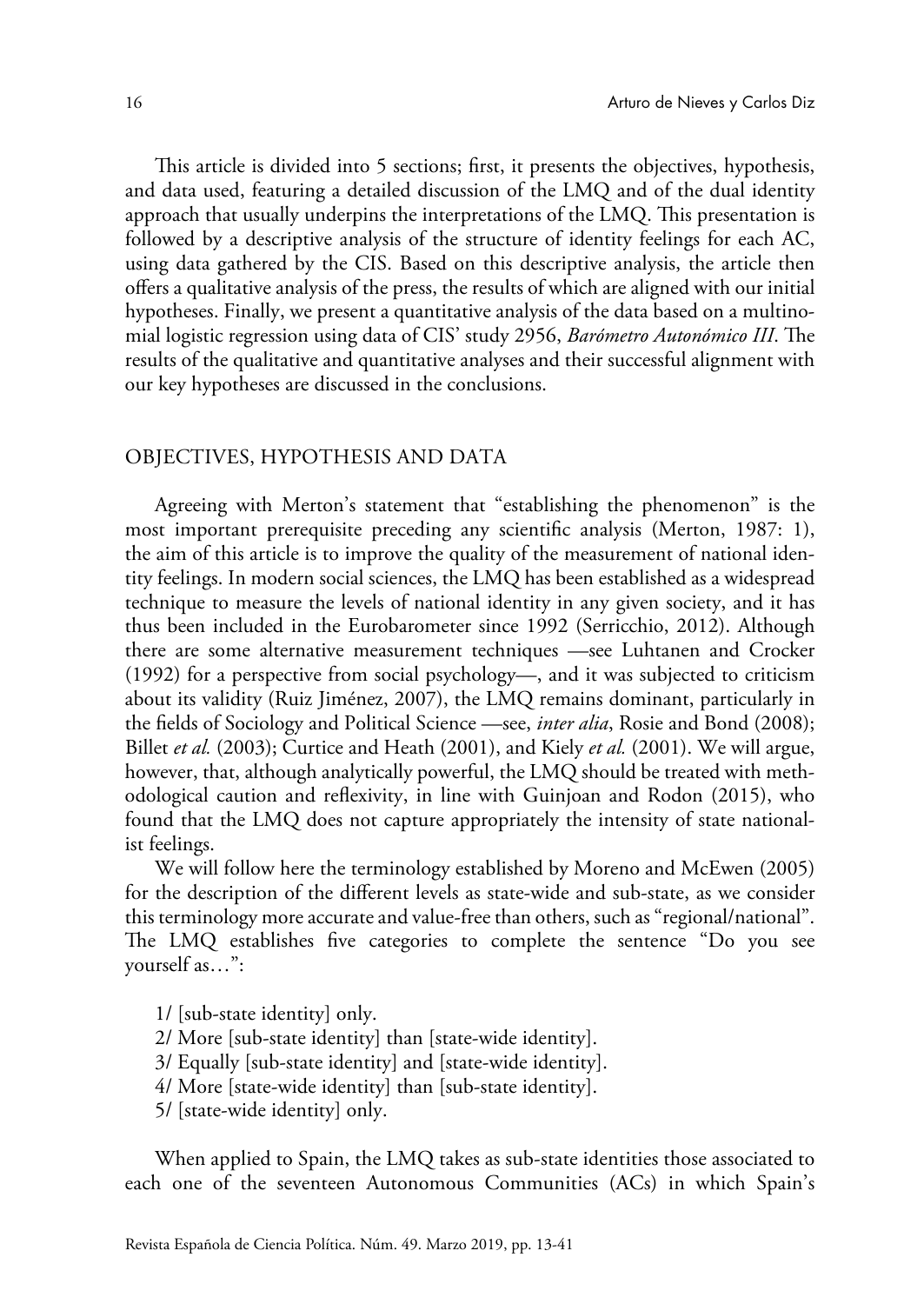territory is divided. Some ACs have long traditions and historical content, while others were designed *ex novo* as part of the so-called *café para todos* (coffee for all) policy, which was at the core of the 1978 Spanish territorial design (Tusell, 1997). In Spain, however, we find different national projects; from the advanced nation-building processes taking place in the Basque Country and Catalonia, to the relatively underdeveloped nation-building processes in other areas like Galicia (Martínez-Herrera, 2002; Linz *et al.* 1973). These differences among nation-building processes within the Spanish state have been usually explained under the lenses of the neo-institutionalist tradition that considers that political/administrative institutions contribute to the development of nation-building processes (March and Olsen, 1989; Powell and Dimaggio, 1991). For example, the relative underdevelopment of Galician nationalism has been explained as a consequence of historical institutional deficits (Máiz and Losada, 2000: 65). A similar approach is often used to explain differences between the cases of Wales and Scotland; it has thus been argued that Scottish nationalism, much more developed than the Welsh one, is rooted in a solid institutional memory, including differences related to its banking, church, and education systems (Kendrick, 1989; Nairn, 2007), while the comparatively weaker Welsh nation-building process is strongly associated to its linguistic base (Thomas, 1997; Jones and Merriman, 2009).

Our objective is to determine the validity of the LMQ as a proxy variable to measure national identity, regardless of the degree of nationalist consolidation that characterizes the society under examination. Our main hypothesis here is that the LMQ is a good indicator of national identity when applied to societies featuring strong substate nation building processes, such as Scotland, but it faces some relevant analytical problems when applied to places where these processes were not so strongly developed, like Galicia.

We find the epistemological foundations of the LMQ in the theory of dual identity (Moreno, 1988; Moreno and Arriba, 1996; Heath and Kellas, 1998). Simply put, dual identity means that in a society where two national projects coexist, people usually display a double sense of identity attachment. As Curtice and Heath put it, "[…] people in England have long tended to think of themselves as both English and British, that is to have a 'dual identity'" (2001: 157). In this sense, understanding the identity feelings of people living in societies like Scotland or Catalonia as dual, seems an appropriate description of social reality, especially when this assertion is apparently validated by the results of the LMQ when applied in surveys. In fact, in this kind of societies characterized by hosting two coexisting national projects, there are always remarkable proportions of the population that identify themselves simultaneously with their state and their sub-state identities. For instance, as being at the same time Spanish and Catalan or British and Scottish. At first glance, this might seem an obvious descriptive trend, but in this article we will try to problematize the concept of dual identity by going beyond its descriptive surface.

To summarize the basic reason for this problematization of the concept of dual identity, it could be said that single individuals do, in fact, identify themselves with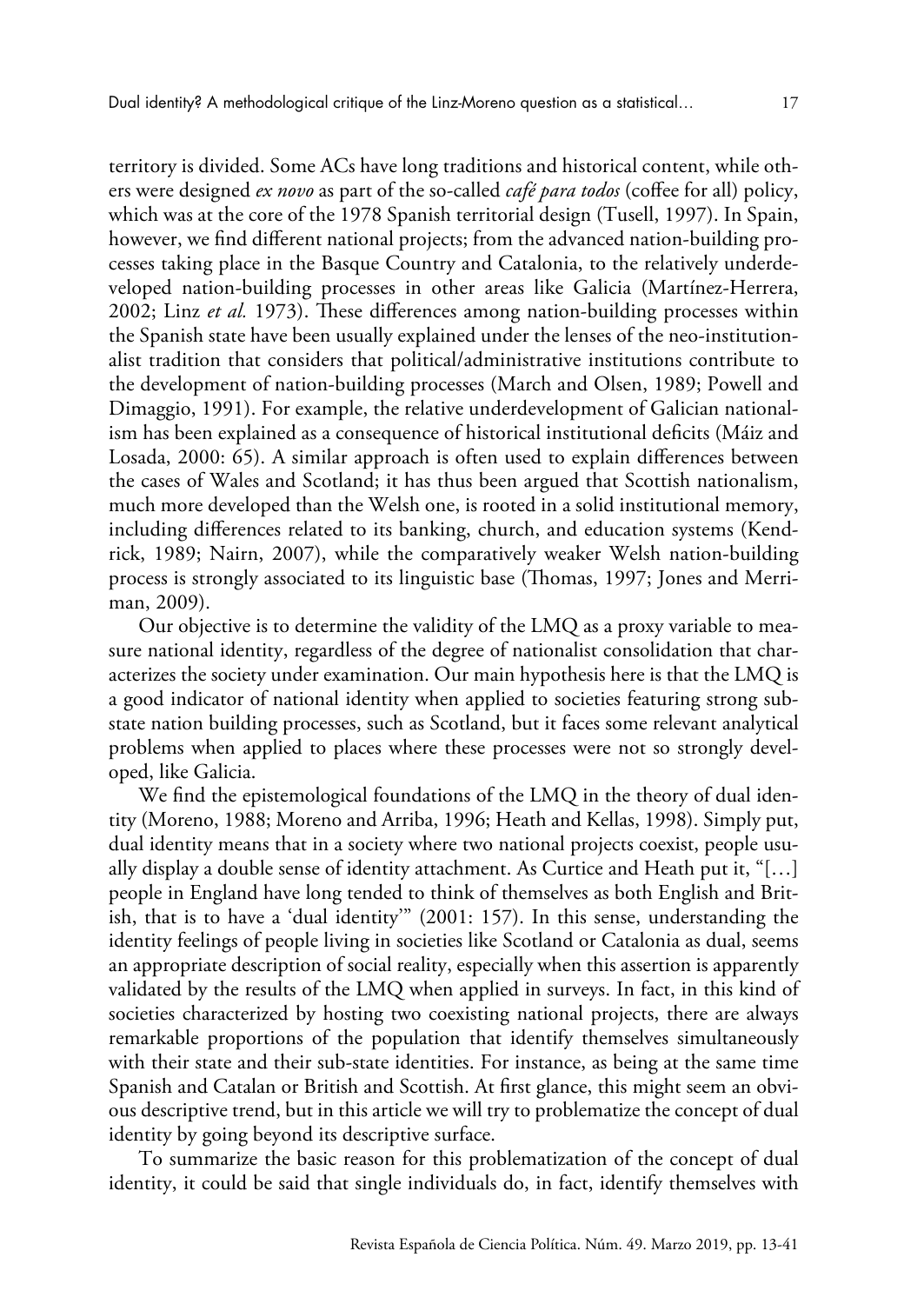multiple identities on everyday life —woman, teacher, sister, Catalan, etc.— but this fact does not mean that these different identities are all of them on the same layer of social reality. In social sciences, it is well established that the identities assumed by individuals are necessary for the development of social interaction (Goffman, 1959) framed within a network of power relations and capital circulation (Bourdieu, 2012) which are at the core of the formation of human practices (Bourdieu, 1987). This amounts to say that identities can be seen as a resource at the disposal of individuals so that they are able to build up the subjectivity inherent and constitutive of social relations. Such a process, however, is only possible if there is a functional differentiation between the different identities available to each set of social positions. Hence, associations between subjects and identities are not dual but presumably multiple, depending on the synchronic characteristics of social fields, as Moreno himself has argued (Moreno, 2004).

In order to make our point clearer, we summarize some of the knowledge produced within the academic sub-discipline of nationalist studies, with no intention of presenting an exhaustive review of the huge volume of social scientific literature on the topic, which, as Rogers Brubaker pointed out "has become unsurveyably vast" (Brubaker, 2009: 22); the purpose will rather be to introduce some essential, well-established, arguments that lead us to uphold the aforementioned critique to the dual identity standpoint. Let us start by stating the obvious, *i.e.*, that nations are social constructions in constant discursive reconstruction (Wodak *et al.*, 2009), which involve cultural practices (McCrone *et al.*, 1995), the media (Eder *et al.*, 2002), rites (Abélès, 1990), ceremonies (Balandier, 1994), performances (Vaczi, 2016), fictions and myths (Balibar, 2005), branding image (Dinnie, 2008), and many other everyday subconscious mechanisms (Billig, 1995: 93-127) built around some particular pre-existing diacritics (Barth, 1969) which are articulated around an on-going national project (Armstrong, 1982). It is well-known that language typically plays a central role as a diacritic for sub-state national projects in Spain —see Shabad and Gunther (1982) for the Catalan and Basque cases and Beswick (2007) or Beramendi (2007), for analysis on Galicia— but there is of course a difference between national languages and pre-national forms of talk.

Differences between a national, standardized language and pre-national forms of talk were thoroughly commented by Billig (1995: 13-36), who coined the term "syntax of hegemony" (*ibid*.: 87), referring to the metonymic process by which a part of a nation's cultural mosaic claims to represent the whole. Billig uses this concept to analyze the construction of national languages, when a particular dialect becomes the national language in a process linked to power dynamics; in Billig's words: "The middle class of metropolitan areas typically will make their meanings stick as the official language, relegating other patterns within the national boundaries to 'dialects', a term which almost invariably carries a pejorative meaning" (*ibid.*: 32). In fact, the term dialect has been problematized a number of times, as it usually involves not only a descriptive scientific definition on the natural variation characterizing languages, but also differences regarding the status of each of these varieties —see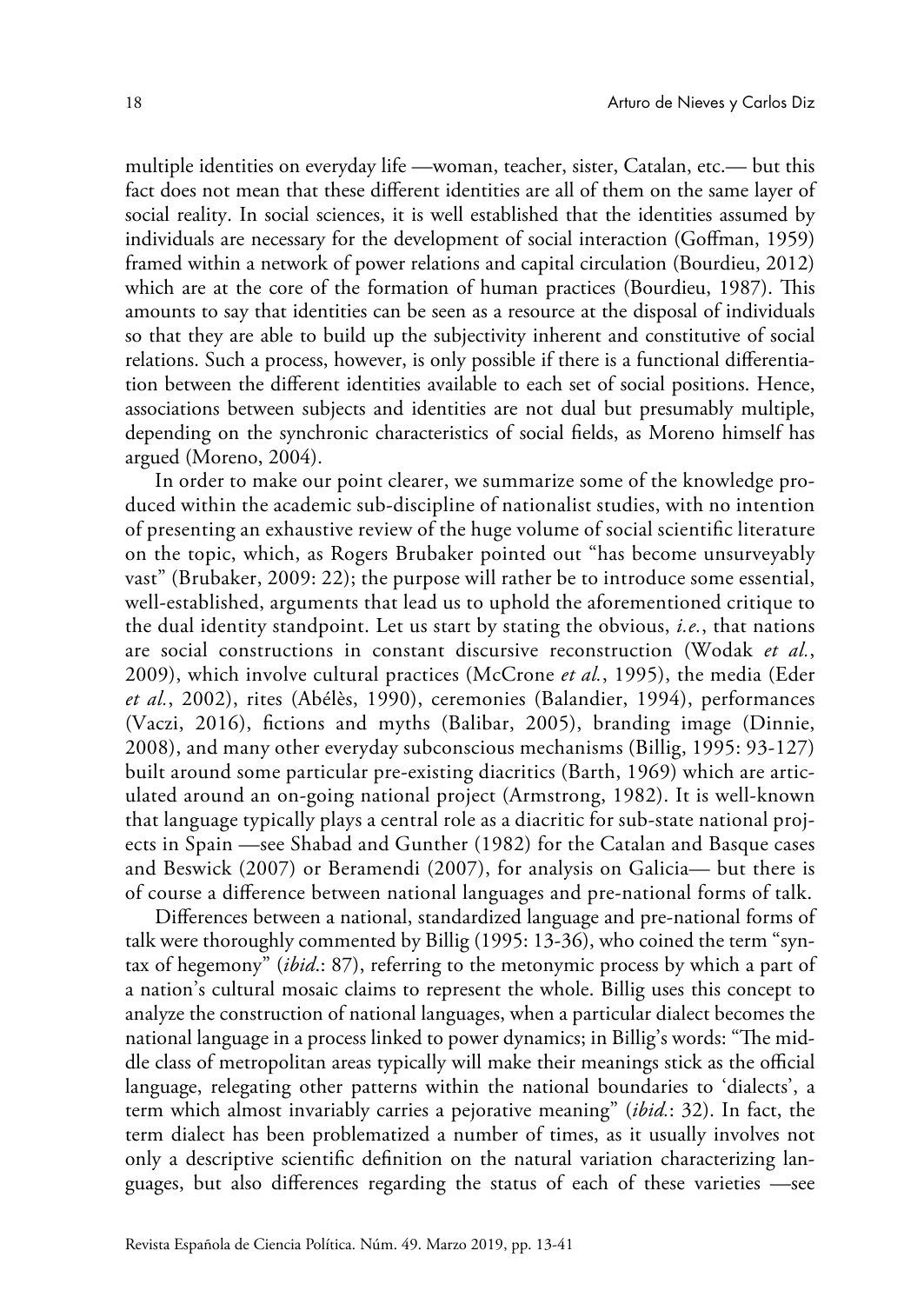Haugen (1966) for an in-depth dissertation on the different implications of the term dialect. The use of the term 'dialect' in our text refers to its most descriptive non-normative definition.

Differences between pre-national diacritics and standardized national forms do not only apply to languages, but also to whichever ethnic diacritic susceptible of being integrated in the nation-building process in the form of differential facts. This matrix is first developed within the limits of the intellectual field (Hroch, 1985) which, as a subfield dependent on the broader field of political power (Bourdieu, 1971), cannot be independent from the socio-political context; or, as McCrone puts it, "being able to show that there is ethnic homogeneity in a given territory —or, rather, that people living there believe themselves to be homogeneous— is the outcome of political and social processes, not their explanation, their cause" (McCrone, 2001: 23; see also Stavenhagen, 1996). Consequently, whenever nations are in an early stage of construction, *i.e.*, when they are not established, we typically find conflicts among national elites linked to these processes of standardization —see, e.g., Herrero (2011) for an in-depth analysis on the bitter conflict around the orthographic normativization of Galician. These processes usually produce social distinctions in terms of status between well-established national languages and pre-national forms of talk —see, *e.g.*, Álvarez (1993)— which can be seen as manifestations of a general dynamic that produces a distinction between pre-nationalized diacritics and standardized national forms. The point has been developed by Beramendi who, on the Spanish case, concluded:

In other words, the development of a sub-state national identity induces two opposing phenomena: the growth of a concordant regional identity in unnationalized parts of the community, and a reaction reaffirming the national-state identity in other portions as well as among the population outside this community. *In terms of identities, the region in question is divided, as it were, into three persuasions: two are built around the same specific ethnicity but in different degrees (a national sub-state versus a simple regional identity)*, and the third is centered on the national-state identity" (Beramendi, 1999: 95, our emphasis).

There is no possible analytical way of discerning the first two identities referred to by Beramendi if we only take into account the five categories of the LMQ, as each of these become a bucket where fundamentally different identities coexist. This impossibility of the LMQ to differentiate regional from national identities might lead to misconceptions; for instance Table 1 uses the examples of Catalonia and Galicia to show how the same responses to the LMQ are associated to different national identifications in strongly and weakly nationalized ACs.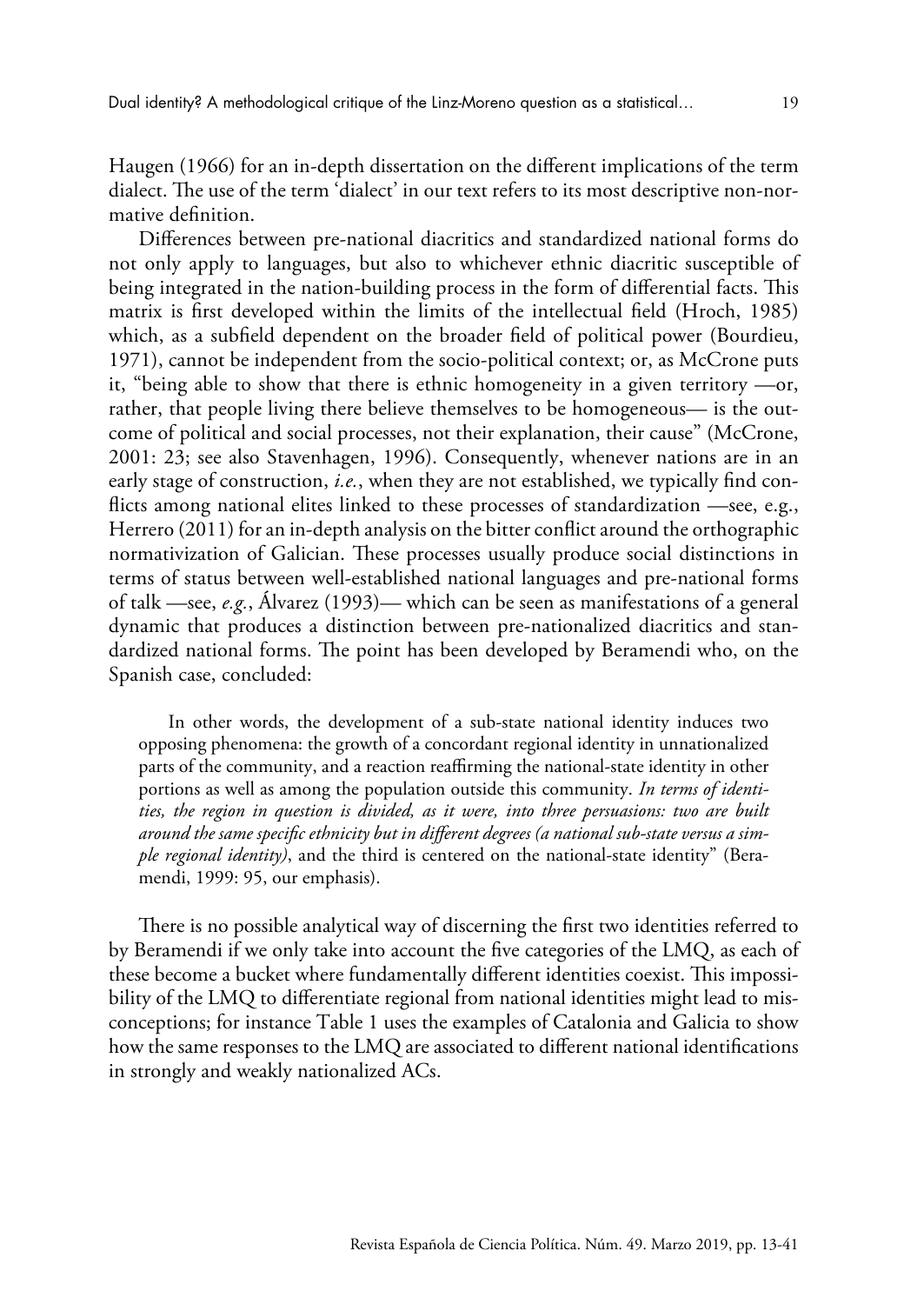|                                                         | Galician<br>Only | Catalan<br>Only | More Galician<br>than Spanish | More Catalan<br>than Spanish |
|---------------------------------------------------------|------------------|-----------------|-------------------------------|------------------------------|
| Spain is my country                                     | 16.8%            | 5.6 %           | 51.0 %                        | 13.5 %                       |
| A nation of which I am a member                         | $8.5\%$          | $1.4\%$         | $11.2\%$                      | 10.1 %                       |
| The State of which I am a citizen                       | 27.9 %           | $9.7\%$         | 23.4 %                        | 25.1 %                       |
| A State made up of several<br>nationalities and regions | 10.8%            | 26.5 %          | $11.8\%$                      | 40.8%                        |
| An alien State, to which my<br>country does not belong  | 30.8%            | 52.5 %          | $0.6\%$                       | $7.0\%$                      |

# TABLE <sub>1</sub>. Meaning of Spain for respondents of the LMQ

*Source:* CIS' *Autonomic Barometer III* (Study 2956, for year 2012).

Even if we consider the neo-institutionalist perspective, according to which weak sub-state identities could have been boosted after more than three decades of autonomic system, the LMQ continues to suffer from the same impossibility to differentiate regional vs. national identities. In addition, the identification with the ACs in Spain is rather stable and shares values and synchronic evolution with the identification with Spain as a whole (*vid.* Fig. 1).

### Figure 1. Degree of territorial identification (0-10 scale)



*Source:* CIS' Time Series E.4.05.01.002 "Scale of identification (0-10) with the Autonomous Community", and CIS' Times Series E.4.05.01.003 "Scale of identification (0-10) with Spain".

Our hypothesis, then, is that the LMQ can only be a good indicator of national identity feelings in societies hosting one or two advanced nation-building processes, but not in societies characterized for having low intensity nationalisms. In this second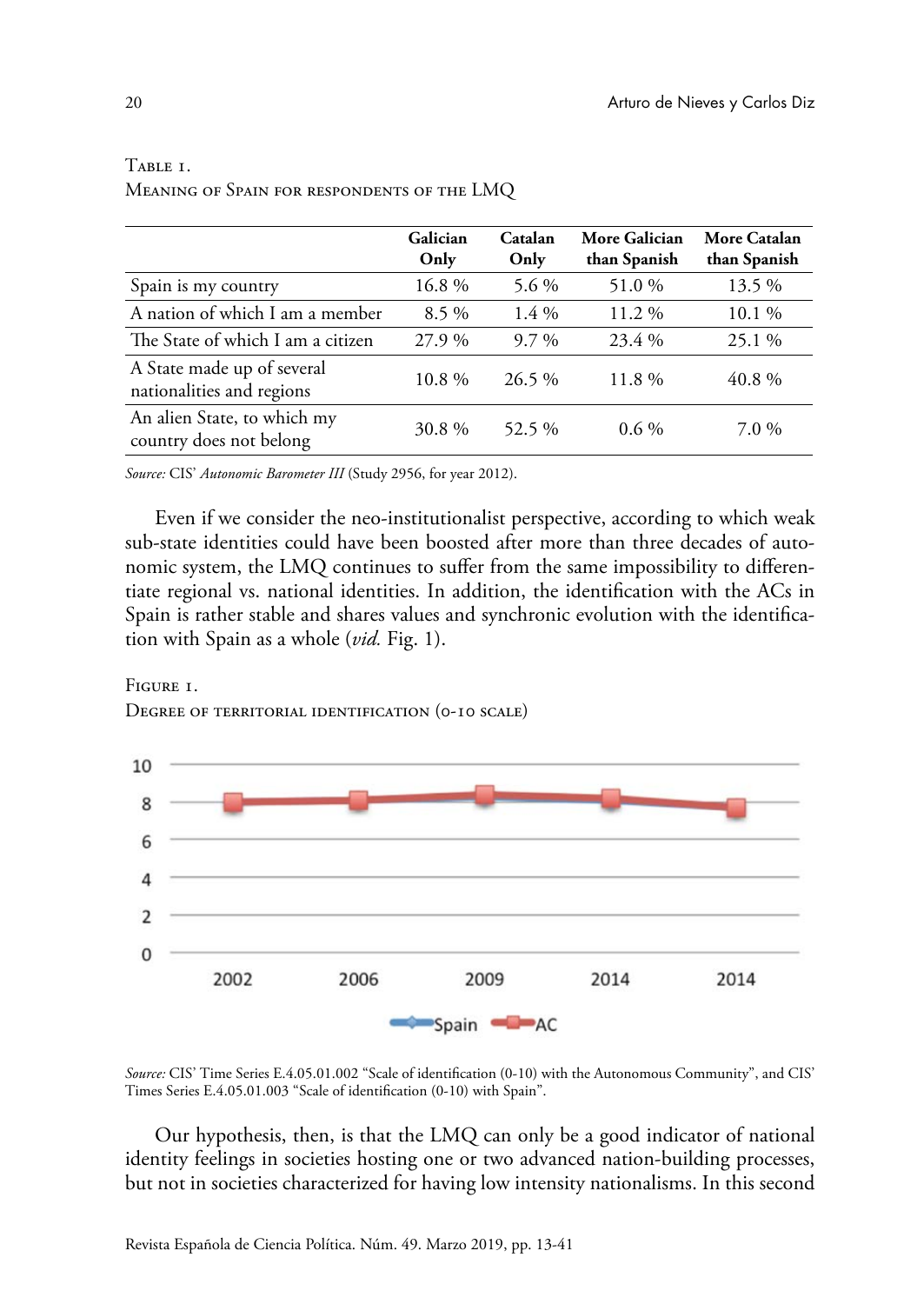kind of societies, we will find simultaneously the same ethnic diacritics adopting nationalized and un-nationalized versions of themselves, from an emic point of view (Headland *et al.*, 1990). This dynamic can be easily identified in the opposition between normative and vernacular languages —*vid.* O'Rourke and Ramallo (2011), for a comparison between the cases of Ireland and Galicia; *vid.* Robert (2009) for a study of the Welsh case—. A paradigmatic example of the trend is well-known for social scientists interested in Galicia, where urban Spanish speaking Galician nationalists share the same category of the LMQ with rural Galician speaking Spanish nationalists (Álvarez-Cáccamo, 1993; De Nieves, 2008). The paradox is only apparent, as the example illustrates how the LMQ puts together radically opposed versions of Galician identity, one national, and the other regional. Although some authors *vid.* Pattie *et al.*, 1999: 309 for the Scottish case— have explained that identities do not necessarily correlate with constitutional or political preferences, our point that the LMQ is unable to differentiate regional vs. national versions of the same identity remains, making it problematic for some analyses that should be undertaken with methodological reflexivity<sup>3</sup>.

 In order to test our hypothesis, we use data from Spain, due to two reasons. The first reason is that the Spanish case offers a particularly adequate framework for comparison among regions, as the Spanish *Centro de Investigaciones Sociológicas* (CIS) has been producing empirical data on this matter at least since 1983 (CIS, 2014), enabling comparative analysis throughout methodologically homogeneous quantitative datasets. The second reason is that Spain offers a diverse political scenario, containing a well-established nation-state as well as different nationalities and regions (García Ferrando *et al.*, 1994).

### DESCRIPTIVE ANALYSIS

Let us start by analyzing data from CIS' study *Autonomic Barometer (III)*, no. 2956. This study involved the realization of a survey with 11 290 interviews within Spain, with a sample that allows specific analysis for each one of the seventeen Spanish Autonomous Communities (ACs). The fieldwork for this study took place between 13 September and 09 October 2012, and the data is accessible online (CIS, 2012)<sup>4</sup>. Figure 1,

<sup>3.</sup> It might be the case, however, that the relationship between national identity and political preferences does correlate differently for the Spanish case. The reason being that the national status of Scotland in the UK is out of discussion, a fundamental difference with the Spanish case, where the national status of some ACs is a matter of ongoing discussion and political confrontation. Thus, it might be the case that sub-state national identification in Spain could be more clearly aligned with political preferences than in Scotland, but further research is needed.

<sup>4.</sup> There is no data available for inclusion in our analysis of the Autonomous Community of the Region of Murcia, due to the absence of a question in its questionnaire that allows us to measure the multiple levels of Murcian identity. Murcia, however, has traditionally been an AC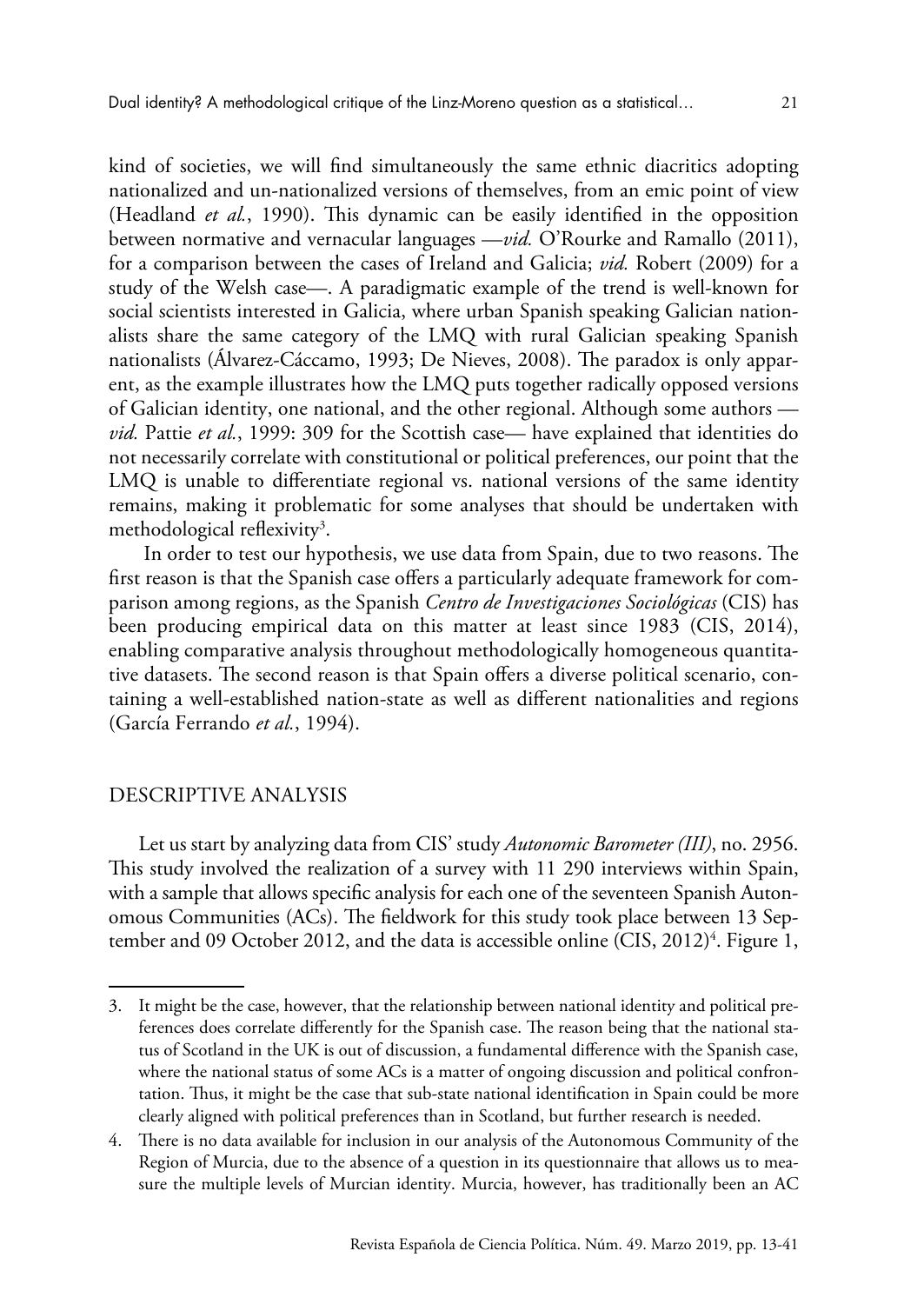*vid. infra,* presents a scatter plot, showing the relationship between two variables: feeling of attachment to the Spanish identity (Y axis) and feeling of attachment to the AC identity (X axis)<sup>5</sup>. We have used the 5-10 scale on the Y axis and the 7-10 on the X axis to better show the slight differences of identification with the AC. It can be argued that only group B.2 stands clearly out of the rest of the distribution, but we believe that using the somehow small differences that make up the other three groups is analytically useful; indeed, we believe that the qualitative and quantitative analyses that we present later on in this article justify this fourfold classification.

Figure 2.

IDENTIFICATION WITH SPAIN AND WITH EACH AC (I-IO)



*Source:* Elaborated by the authors with data from CIS' study 2956.

Figure 2 represents two main groups of ACs: Group A contains the ACs in the upper part of the chart and group B includes the ACs occupying the lower space of the

with a weak sense of AC identity; the LMQ for this AC in CIS' 2956 study indicated no identification with the category "Only Murcian, not Spanish" and only a 6.3 % of people answering "More Murcian than Spanish".

<sup>5.</sup> The wording of this question was: "Everyone feels attached, to some extent, with the land where we live, but there are some areas to which we feel more attached than others. To what extent do you feel identified with the village or city where you live? Use a 0 to 10 scale to answer, where 0 means that you do not feel "any identification" and 10 that you feel "very identified". This question —absent in the questionnaire for Murcia— included identification with Spain and with the AC.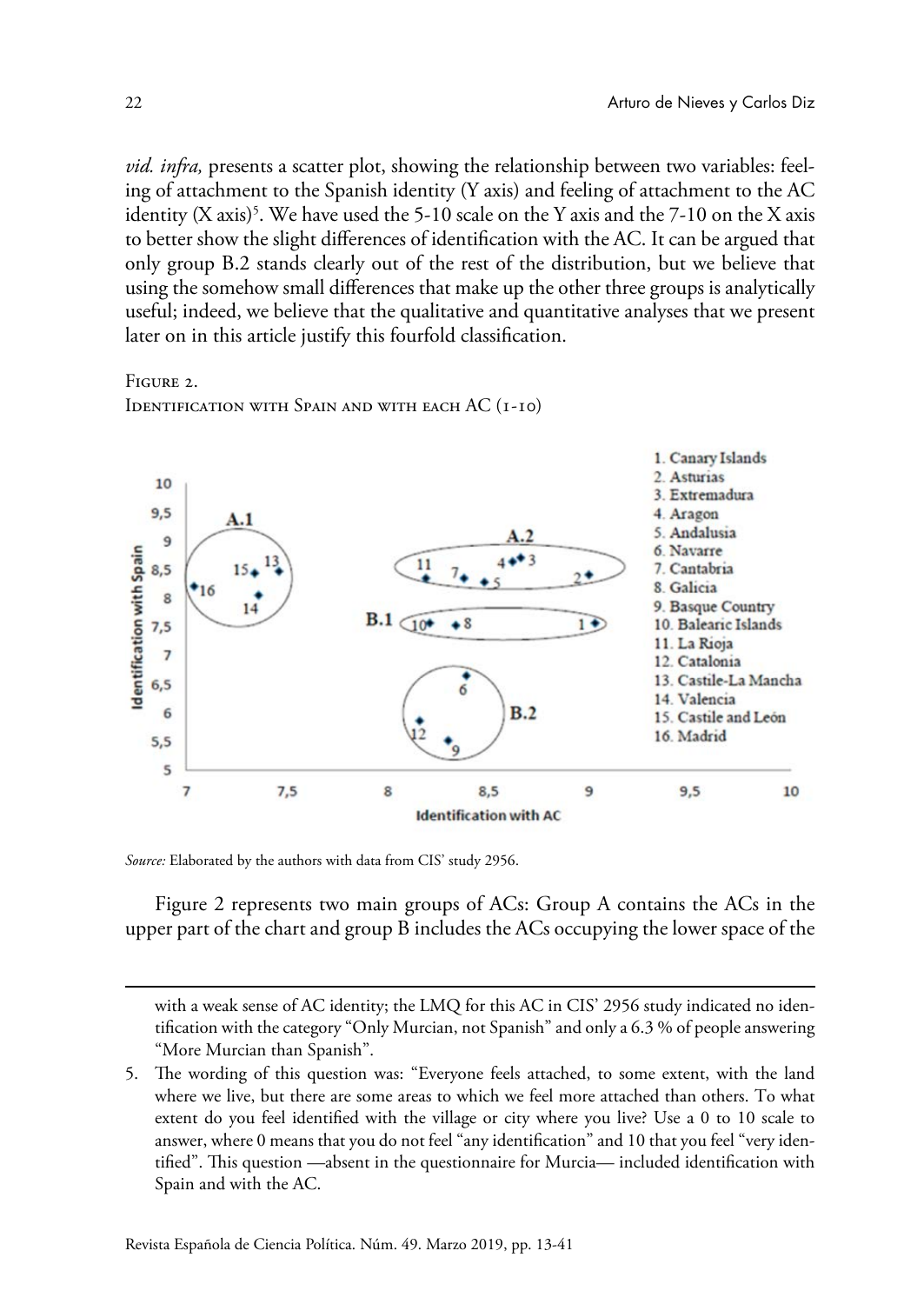chart. We have then identified two subsets of ACs within each of the above groups. The first subset, A.1, includes Castile-La Mancha, Valencia, Castile and León and Madrid, all of them featuring a high level of identification with Spain (means ranging from 8 to 9, over 10) together with a relatively low identification with the AC (means ranging from 7 to 7.5, over 10). The second subset, A.2, is made up of ACs that present a high level of identification with Spain (means ranging from 8 to 9, over 10) but also a high level of identification with the AC (means ranging from 8 to 9, over 10), and includes Asturias, Extremadura, Aragon, Andalusia, Cantabria and La Rioja. The second group of ACs, group B, includes the ACs located under the best fit line of the scatter plot, hence characterized for having relatively low feelings of identification

with Spain (means under 8, over 10). We have subdivided this group into two subsets, B.1 and B.2; the first one contains relatively low identifications with Spain (means ranging from 7 to 8, over 10) together with high levels of identification with the AC (means ranging from 8 to 9.03, over 10), and it includes the Canary Islands, Galicia and the Balearic Islands.

Finally, subset B.2 is made up of ACs featuring low levels of identification with Spain (means ranging from 5 to 7, over 10) combined with high levels of identification with the AC (means ranging from 8 to 8.5, over 10), and it includes Navarre, the Basque Country and Catalonia. At this point, we have to note the peculiarity regarding the case of Navarre, as this AC has been traditionally claimed as part of the Basque Country by Basque nationalists —*vid., e.g.*, Pérez-Agote (1989); Conversi (1997: xvi); for a historical perspective during the Second Spanish Republic, *vid.* Chueca-Intxusta (1999)—. There were two Basque nationalist coalitions concurring in the Spanish 2011 general election within Navarre, *Amaiur* and *Geroa Bai*; they obtained 91 623 votes in the AC of Navarre, concentrating 28.25 % of the vote for political parties within this AC. In the 2015 general elections, *EH Bildu* together with *Geroa Bai*, both sharing a Basque nationalist ideology, obtained 65 581 votes, 18.75 % of the vote for political parties within the AC (Ministry of Interior of Spain, 2016) $^6$ .

In line with the existing literature, particularly Herranz de Rafael (1996), we defined group A.1 as containing strong state-wide nationalist ACs, groups A.2 and B.1 as containing weakly nationalized ACs, and group B.2 as containing strong substate nationalist ACs. We think that the nature of this cleavage, as a division between strongly nationalized ACs —groups A.1 and B.2— versus weakly nationalized ACs —groups A.2 and B.1—, points towards the existence of two different kinds of national conflict in Spain. ACs within subsets A.1 and B.2 in figure 1 will be characterized by having a belligerent structure of actors reproducing nationalism, whereas ACs within subsets A.2 and B.1 will have a rather lower profile regarding their set of

<sup>6.</sup> From 2011 to 2015 more than 26,000 votes were lost by the Basque nationalists in Navarre. This change is attributable to the irruption of the new party *Podemos* which, together with *Ciudadanos*, broke up with the two-party system that had characterized Spain during the last decades (Orriols and Cordero, 2016).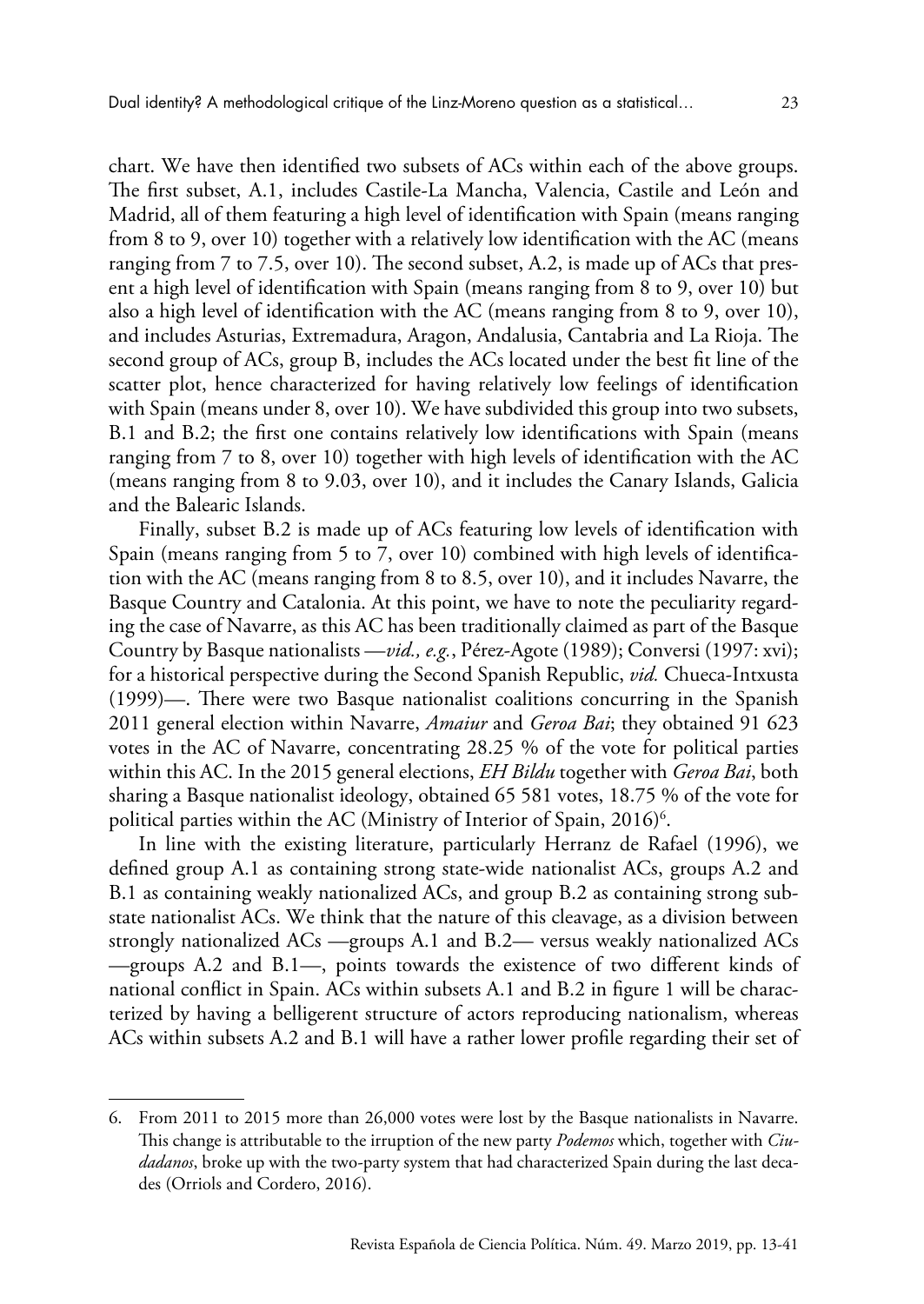actors reproducing national identity. Following Eder, these dynamics at the core of the reproduction of national identity can be studied from a symbolic interactionist perspective, conformed by a basic matrix of three structural positions: ego, alter, and other (Eder *et al.*, 2002). In order to test this hypothesis, pointing towards differences on the degree of conflict associated to each group of ACs, we will develop a qualitative content analysis of the press. If this hypothesis proves to be right, then the appropriateness of our proposed division for Spanish ACs will gain consistence, enabling subsequent analysis to test our main hypothesis, already explained, according to which the LMQ only provides good measurements of national identity in those contexts where we find highly developed sub-state national projects —ACs within subset B.2— but not in those ACs featuring only one state-wide national project —ACs within subset A.1— nor in those ACs featuring low intensity sub-state national projects —ACs within subsets A.2 and B.1.

### QUALITATIVE ANALYSIS

It has been consistently proven that the press is a central actor in the reproduction of national identity. Despite some skepticism on this relationship (Schlesinger, 1991a; 1991b; 1993), social scientists have produced advancements in this area of research with remarkable success. For a general overview, *vid., e.g.,* Deutsch (1966); Anderson (1991); Tomlinson (1991); Billig (1995: 93-127); Eder *et al.* (2002); Roosvall and Salovaara-Moring (2010), and Mihelj (2011). For specific case studies *vid., e. g.*, Brookes (1999) for Britain; Law (2001) for Scotland; Rosie *et al.* (2004) for the UK; Idoiaga, *et al.* (2002) for the Basque Country; Yumul and Özkirimli (2000) for Turkey.

We have analyzed the front pages of newspapers read at least by 5 % of the adult newspaper reading population within each AC (*vid.* Table 2). We have consulted the front pages of these newspapers in two symbolic dates, exemplifying those flag-waving situations referred by Billig as moments of special patriotic meaning (Billig, 1995: 37-39). The first one is 11 September, the national day of Catalonia, and the second day is 12 October, the national day of Spain. The first day, also known as *Diada Nacional de Catalunya*, commemorates the fall of Barcelona, defeated by the Bourbon Spanish troops during the War of the Spanish Succession, on 11 September, 1714. The second day is the *Fiesta Nacional de España*, also referred to as *Día de la Hispanidad*, that commemorates the discovery of America by Christopher Columbus, on 12 October, 1492. It is worth noting that newspapers do not act as mere mirrors of state-building processes, but they are also an agent of nation-building in their respective communities; however, we believe that the analysis shows a clear empirical trend, enough to make it useful for our discussion.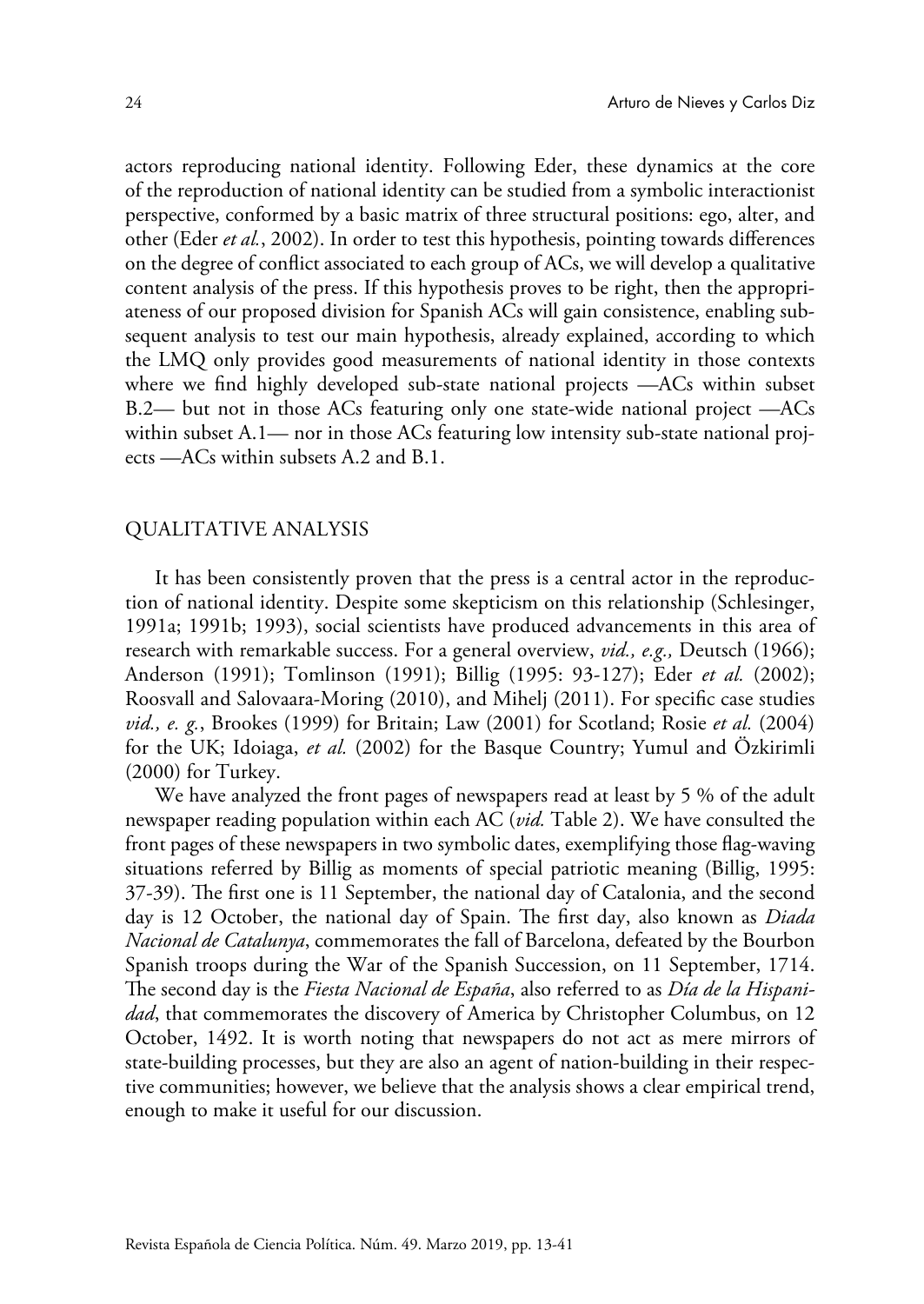# TABLE 2.

Newspapers read in the different ACs

| El País<br>21,7<br><b>ABC</b><br>10,7<br>El Mundo<br>9,2<br>Andalusia<br>Ideal (Granada, Jaén, Almería)<br>7,5<br>Diario Sur<br>7,4<br>Córdoba<br>5,3<br>Heraldo de Aragón<br>68,1<br>Aragon<br>El País<br>11,7<br>66,9<br>La Nueva España<br>16,4<br>Asturias<br>La Voz de Avilés y el Comercio<br>El País<br>8,2<br>Última hora<br>46,3<br>Diario de Mallorca<br>29,8<br><b>Balearic Islands</b><br>El País<br>10,7<br>Diario de Baleares<br>5,5<br>El Correo<br>41,3<br>24,2<br>El Diario Vasco<br><b>Basque Country</b><br>El País<br>6,1<br>Gara<br>7,1<br>El Día de Canarias<br>27,0<br>Canarias 7<br>22,1<br>La Provincia<br>14,8<br>Canary Islands<br>Diario de Avisos<br>9,9<br>El País<br>9,3<br>Diario Montañés<br>63,1<br>Cantabria<br>El País<br>13,3<br>Alerta<br>8,2<br>El País<br>34,4<br>El Mundo<br>Castile-La Mancha<br>14,6<br><b>ABC</b><br>11,5 | <b>Autonomous Community</b> | Newspaper | <b>Reading Percentage</b> |
|-----------------------------------------------------------------------------------------------------------------------------------------------------------------------------------------------------------------------------------------------------------------------------------------------------------------------------------------------------------------------------------------------------------------------------------------------------------------------------------------------------------------------------------------------------------------------------------------------------------------------------------------------------------------------------------------------------------------------------------------------------------------------------------------------------------------------------------------------------------------------|-----------------------------|-----------|---------------------------|
|                                                                                                                                                                                                                                                                                                                                                                                                                                                                                                                                                                                                                                                                                                                                                                                                                                                                       |                             |           |                           |
|                                                                                                                                                                                                                                                                                                                                                                                                                                                                                                                                                                                                                                                                                                                                                                                                                                                                       |                             |           |                           |
|                                                                                                                                                                                                                                                                                                                                                                                                                                                                                                                                                                                                                                                                                                                                                                                                                                                                       |                             |           |                           |
|                                                                                                                                                                                                                                                                                                                                                                                                                                                                                                                                                                                                                                                                                                                                                                                                                                                                       |                             |           |                           |
|                                                                                                                                                                                                                                                                                                                                                                                                                                                                                                                                                                                                                                                                                                                                                                                                                                                                       |                             |           |                           |
|                                                                                                                                                                                                                                                                                                                                                                                                                                                                                                                                                                                                                                                                                                                                                                                                                                                                       |                             |           |                           |
|                                                                                                                                                                                                                                                                                                                                                                                                                                                                                                                                                                                                                                                                                                                                                                                                                                                                       |                             |           |                           |
|                                                                                                                                                                                                                                                                                                                                                                                                                                                                                                                                                                                                                                                                                                                                                                                                                                                                       |                             |           |                           |
|                                                                                                                                                                                                                                                                                                                                                                                                                                                                                                                                                                                                                                                                                                                                                                                                                                                                       |                             |           |                           |
|                                                                                                                                                                                                                                                                                                                                                                                                                                                                                                                                                                                                                                                                                                                                                                                                                                                                       |                             |           |                           |
|                                                                                                                                                                                                                                                                                                                                                                                                                                                                                                                                                                                                                                                                                                                                                                                                                                                                       |                             |           |                           |
|                                                                                                                                                                                                                                                                                                                                                                                                                                                                                                                                                                                                                                                                                                                                                                                                                                                                       |                             |           |                           |
|                                                                                                                                                                                                                                                                                                                                                                                                                                                                                                                                                                                                                                                                                                                                                                                                                                                                       |                             |           |                           |
|                                                                                                                                                                                                                                                                                                                                                                                                                                                                                                                                                                                                                                                                                                                                                                                                                                                                       |                             |           |                           |
|                                                                                                                                                                                                                                                                                                                                                                                                                                                                                                                                                                                                                                                                                                                                                                                                                                                                       |                             |           |                           |
|                                                                                                                                                                                                                                                                                                                                                                                                                                                                                                                                                                                                                                                                                                                                                                                                                                                                       |                             |           |                           |
|                                                                                                                                                                                                                                                                                                                                                                                                                                                                                                                                                                                                                                                                                                                                                                                                                                                                       |                             |           |                           |
|                                                                                                                                                                                                                                                                                                                                                                                                                                                                                                                                                                                                                                                                                                                                                                                                                                                                       |                             |           |                           |
|                                                                                                                                                                                                                                                                                                                                                                                                                                                                                                                                                                                                                                                                                                                                                                                                                                                                       |                             |           |                           |
|                                                                                                                                                                                                                                                                                                                                                                                                                                                                                                                                                                                                                                                                                                                                                                                                                                                                       |                             |           |                           |
|                                                                                                                                                                                                                                                                                                                                                                                                                                                                                                                                                                                                                                                                                                                                                                                                                                                                       |                             |           |                           |
|                                                                                                                                                                                                                                                                                                                                                                                                                                                                                                                                                                                                                                                                                                                                                                                                                                                                       |                             |           |                           |
|                                                                                                                                                                                                                                                                                                                                                                                                                                                                                                                                                                                                                                                                                                                                                                                                                                                                       |                             |           |                           |
|                                                                                                                                                                                                                                                                                                                                                                                                                                                                                                                                                                                                                                                                                                                                                                                                                                                                       |                             |           |                           |
|                                                                                                                                                                                                                                                                                                                                                                                                                                                                                                                                                                                                                                                                                                                                                                                                                                                                       |                             |           |                           |
|                                                                                                                                                                                                                                                                                                                                                                                                                                                                                                                                                                                                                                                                                                                                                                                                                                                                       |                             |           |                           |
|                                                                                                                                                                                                                                                                                                                                                                                                                                                                                                                                                                                                                                                                                                                                                                                                                                                                       |                             |           |                           |
|                                                                                                                                                                                                                                                                                                                                                                                                                                                                                                                                                                                                                                                                                                                                                                                                                                                                       |                             |           |                           |
|                                                                                                                                                                                                                                                                                                                                                                                                                                                                                                                                                                                                                                                                                                                                                                                                                                                                       |                             |           |                           |
|                                                                                                                                                                                                                                                                                                                                                                                                                                                                                                                                                                                                                                                                                                                                                                                                                                                                       |                             |           |                           |

…/…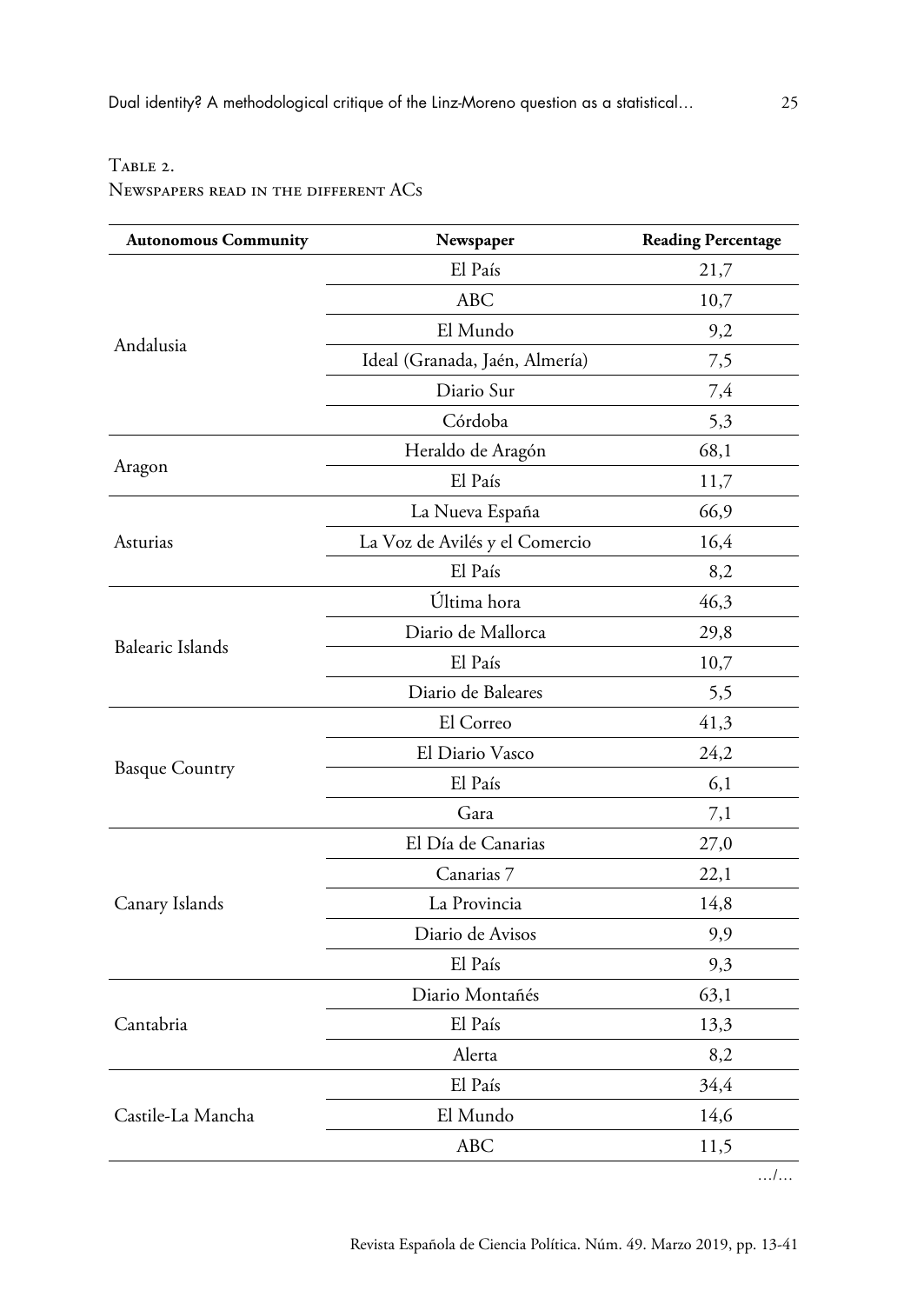| <b>Autonomous Community</b> | Newspaper                      | <b>Reading Percentage</b> |
|-----------------------------|--------------------------------|---------------------------|
|                             | El Norte de Castilla           | 17,2                      |
|                             | El País                        | 17,1                      |
|                             | Diario de León                 | 13,5                      |
| Castile and León            | El Mundo                       | 9,5                       |
|                             | Diario de Burgos               | 7,7                       |
|                             | La Opinión El Correo de Zamora | 6,3                       |
|                             | El Periódico de Cataluña       | 27,0                      |
| Catalonia                   | La Vanguardia                  | 24,7                      |
|                             | El País                        | 9,4                       |
|                             | El Punt                        | 5,7                       |
|                             | Hoy Diario de Extremadura      | 55,0                      |
| Extremadura                 | El País                        | 19,8                      |
|                             | El Mundo                       | 9,6                       |
|                             | El Periódico de Extremadura    | 7,1                       |
|                             | La Voz de Galicia              | 39,7                      |
|                             | Faro de Vigo                   | 17,4                      |
| Galicia                     | El País                        | 11,0                      |
|                             | El Progreso de Lugo            | 6,4                       |
|                             | La Región de Ourense           | 5,6                       |
|                             | La Rioja                       | 63,8                      |
| La Rioja                    | El País                        | 12,6                      |
|                             | El País                        | 40,5                      |
|                             | El Mundo                       | 21,2                      |
| Madrid                      | <b>ABC</b>                     | 7,3                       |
|                             | 20 Minutos                     | 5,9                       |
| Navarre                     | Diario de Navarra              | 56,9                      |
|                             | Diario de Noticias             | 25,1                      |
|                             | El País                        | 25,4                      |
|                             | Levante                        | 20,4                      |
| Valencia                    | Información de Alicante        | 13,2                      |
|                             | Las Provincias                 | 9,5                       |
|                             | El Mundo                       | 7,9                       |
|                             | Mediterráneo                   | 5,8                       |

*Source:* CIS' *Autonomic Barometer III* (Study 2956, for year 2012), with the exception of the ACs of Catalonia, Navarre, and La Rioja, for which we used the CIS' *Autonomic Barometer II* (Study 2829, for year 2010). The wording of the question, formulated to those aged 18 or more who admit reading the newspaper, is: "And what newspaper do you prefer to follow political information?".

…/…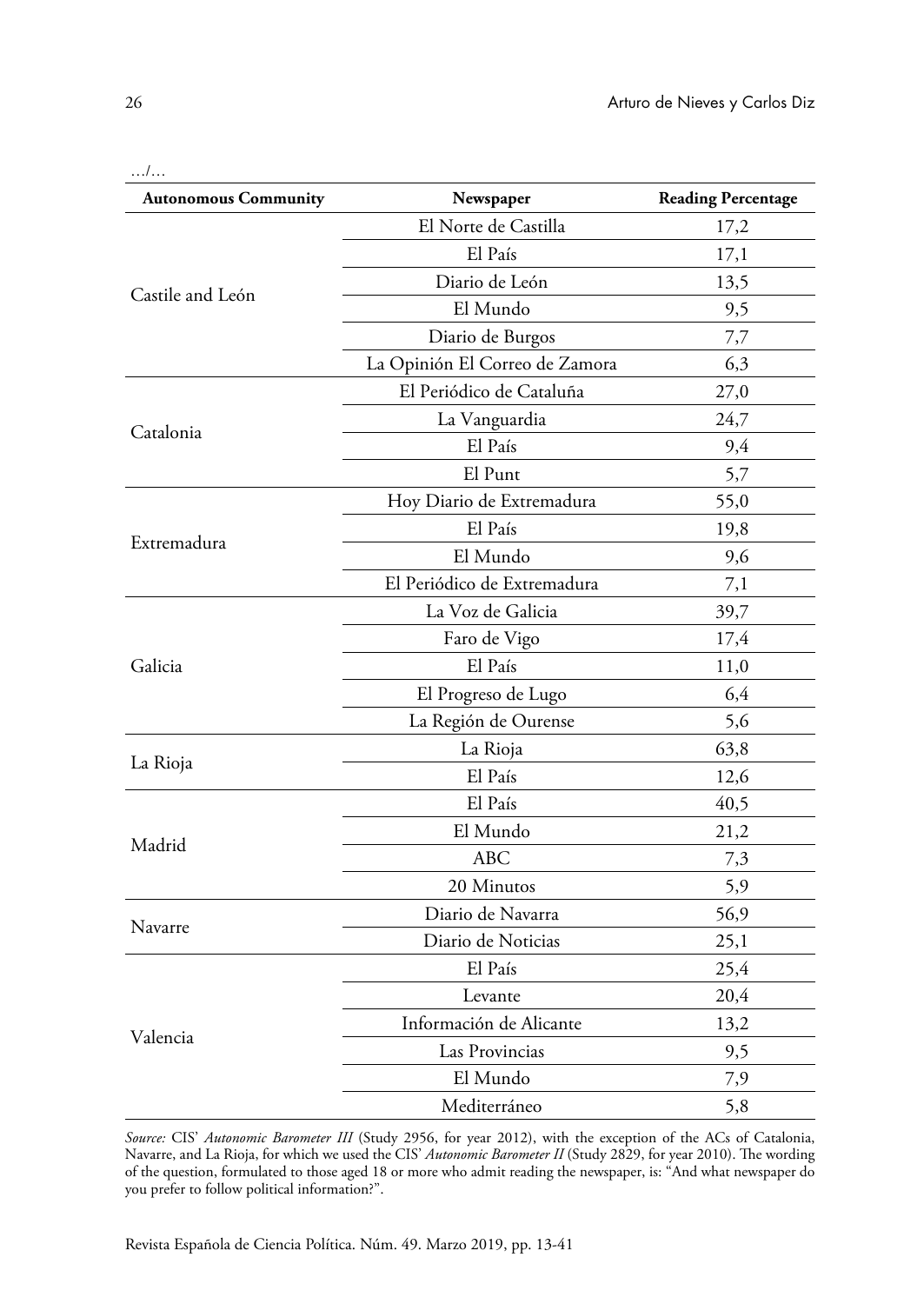We have chosen the national day of Catalonia because the national question in Spain is very much focused on Catalonia since the Catalan elections held on 25 November 2012, which were anticipated by the Catalan government, and presented by CiU —the coalition in government at that time—, as a monographic election around independence. Independence was explicitly defended by *Convergència Democràtica de Catalunya*, one of the two political parties making up the governing coalition CiU —some leaders of the other party, *Unió Democràtica de Catalunya*, had shown some reluctance to independence, however (Piñol, 2012)—. Independence was also a central issue on the September 2015 Catalan elections (Rivera and Jaráiz, 2016). The pro-independence movement in Catalonia has grown steadily since the 2012 elections, a dynamic that led the Catalan government to organize an illegal referendum of independence on 1 October, 2017, cancelled by the Spanish government. At the time of finishing this article, the Government of Spain had activated, for the first time in history, Art. 155 of the Constitution, which would lead to the intervention of the Catalan government by the State government, provided that it is also approved by the Senate.

We have analyzed the headlines for these two symbolic days in four front pages for each newspaper, the day after each celebration: 12 September, and 13 October, both in 2013; we have also taken into account the same four dates for 2012, in order to better contrast our data. We have classified the messages of each headline into three different categories: negative, neutral and positive, in order to produce a comparative framework for the analysis of the news coverage of Spain's identity politics. We have classified the headlines as negative when these are focused on criticizing the opponent —either Catalan or Spanish national projects. Accordingly, we have identified the messages as positive when these are focused on praising the own nation. When there is no evidence or neither *negative* nor *positive* messages, we will classified them as *neutral*.

Table 3, *vid. infra*, presents the results of our qualitative analysis of the press, and we can see that these are aligned with our hypothesis. The front-pages of strong statewide ACs, grouped within set A.1, show a primacy of negative messages,  $60\%$ , on the Catalan national day, while this trend is reversed on the Spanish national day, with a majority of positive messages, 64.3 %. We have found a primacy of positive messages on those ACs with strong sub-state nationalisms of group B.2 for both national days, 71.4 % on the national day of Catalonia, 68.6 % on the national day of Spain. In line with our hypothesis, trends are softer for the two sets of weakly nationalized ACs, A.2 and B.1; we found a majority of neutral messages on these two groups on the Catalan national day, 54.5 % in group A.2 and 58.3 % on group B.1. The analysis for the Spanish national day show a majority of positive messages in these two sets of weakly nationalized ACs, although this primacy is clearly bigger in the case of the strongly nationalized ACs —62.5 % of positive messages for group A.2 and 53.8 % for group B.1.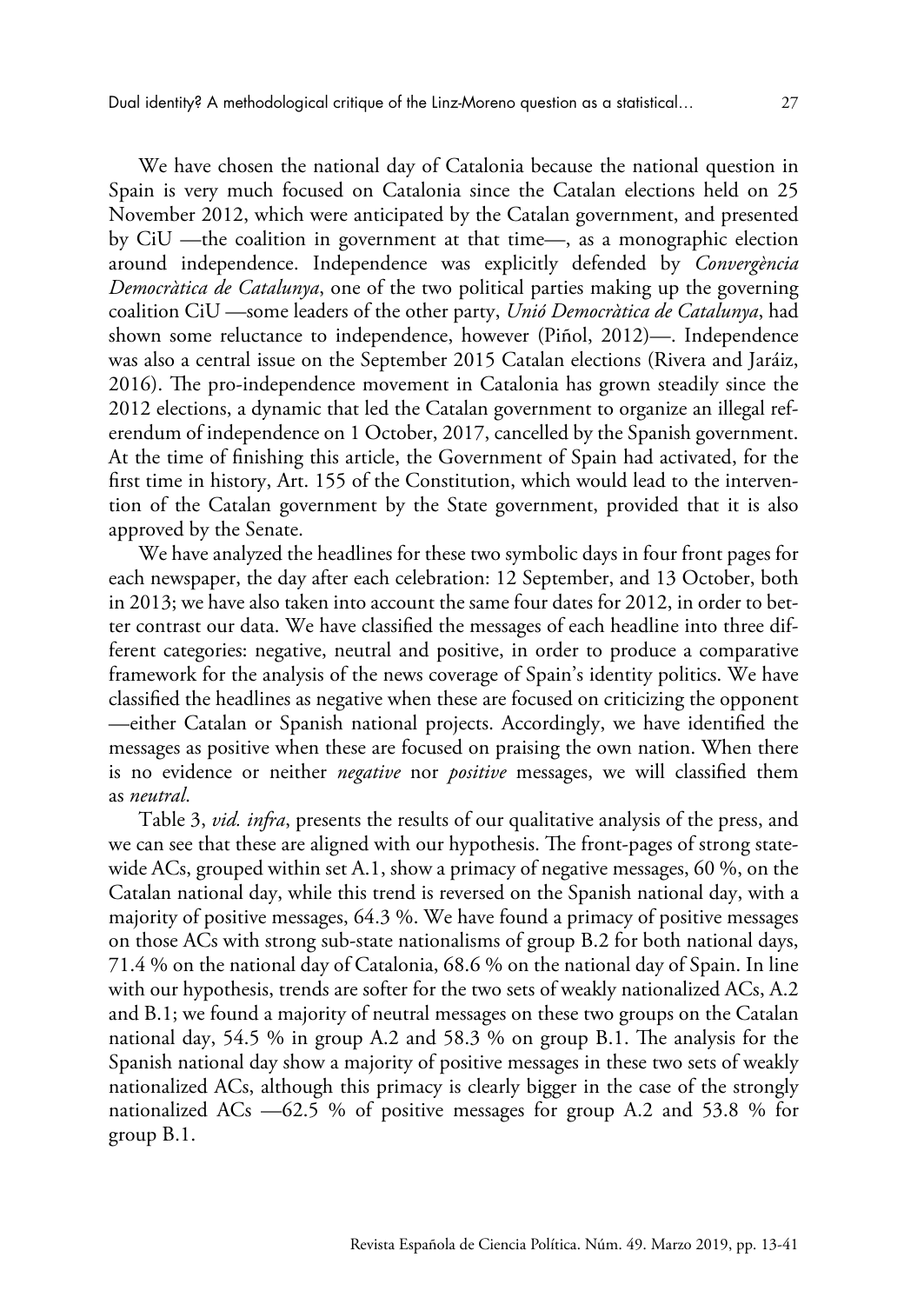|     |                            | Catalan National Day (2012/13) | Spanish National Day (2012/13) |
|-----|----------------------------|--------------------------------|--------------------------------|
| A.1 | Positive<br>$N($ %)        | $0(0.0\%)$                     | $9(64.3\%)$                    |
|     | <b>Neutral</b><br>$N($ %)  | $6(40.0\%)$                    | $3(21.4\%)$                    |
|     | Negative<br>$N($ %)        | $9(60.0\%)$                    | $2(14.3\%)$                    |
| A.2 | <b>Positive</b><br>$N($ %) | $0(0.0\%)$                     | 10 (62.5 %)                    |
|     | Neutral<br>$N($ %)         | $12(54.5\%)$                   | $4(25.0\%)$                    |
|     | Negative<br>$N($ %)        | $10(45.5\%)$                   | $2(12.5\%)$                    |
| B.1 | <b>Positive</b><br>$N($ %) | 2(16.7%)                       | $7(53.8\%)$                    |
|     | <b>Neutral</b><br>$N($ %)  | $7(58.3\%)$                    | $3(23.1\%)$                    |
|     | Negative<br>$N($ %)        | $3(25.0\%)$                    | $3(23.1\%)$                    |
| B.2 | <b>Positive</b><br>$N($ %) | 5 (71.4 %)                     | 24 (68.6 %)                    |
|     | <b>Neutral</b><br>$N($ %)  | $2(28.6\%)$                    | $2(5.7\%)$                     |
|     | Negative<br>$N($ %)        | $0(0.0\%)$                     | 9(25.7%)                       |

### Table 3.

Type of messages published in the media for each group of ACs

*Source:* Elaborated by the authors.

# QUANTITATIVE ANALYSIS

Once we have empirically proved that there are, in fact, remarkable differences among our proposed sets of ACs regarding the degree of national conflict associated to them and, thus, strengthening the usefulness of this classification, we will proceed to present some quantitative empirical evidence based again on data from the CIS' study 2956, *Barómetro Autonómico III*. One of the questions in this study directly refers to the political status of Spain:

- Q.18 What does Spain mean to you? (ONE ANSWER ONLY)
	- a. My country.
	- b. A nation of which I am a member.
	- c. The State of which I am a citizen.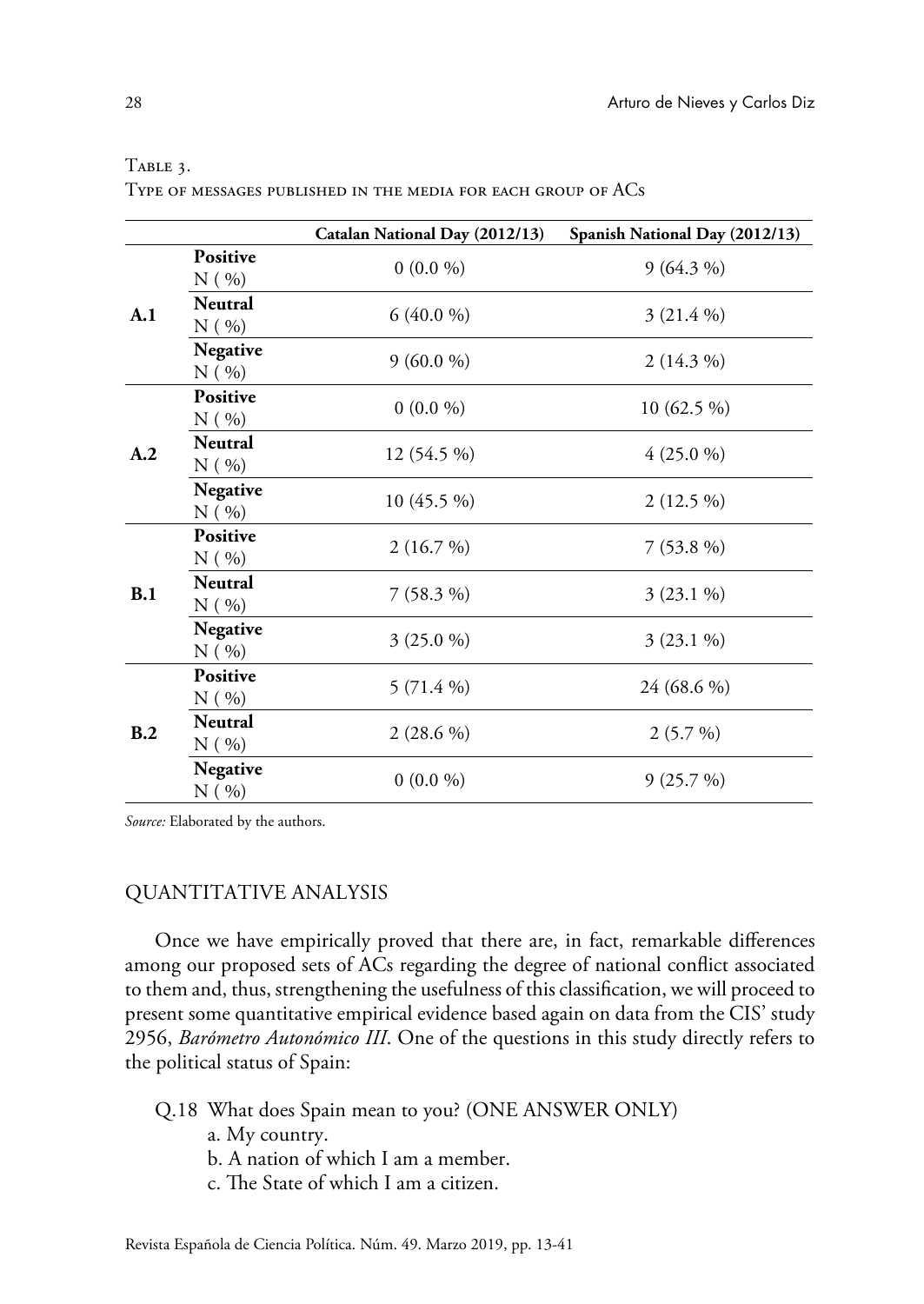- d. A State made up of several nationalities and regions.
- e. An alien State of which my country is not a part.
- f. (DO NOT READ) None of the above.
- g. Do not know.
- h. Do not answer.

Options "a" and "b", are expressions of Spanish nationalism, as we can say that people choosing these options consider Spain as a nation and, most importantly, as *their* nation. Options "d" and "e", however, do not explicitly consider Spain as a nation, but simply as a State; moreover, people who choose options "d" or "e" consider that the Spanish State is made up from different sub-state nations. Option "c" is a neutral one, for it only describes the reality of Spain being a State within international law. We consider other response categories for Q18, options "f", "g", and "h", as missing values. As Q18 is included in the questionnaire for every AC, we think that it is a good way to test our hypothesis, *i.e.*, that the LMQ is a good indicator of national identity within those territories which are strongly nationalized, but not when applied to those regions which are weakly nationalized.

We have built a multinomial logistic regression model with Q18 as the dependent variable (DV), and the five categories of the LMQ as independent variables (IVs), controlling by sex and type of occupation. The model allows us to measure the predicted probabilities that respondents of the LMQ have to choose the different categories of Q18 (figures 3 to 7).

### Figure 3.

Predicted probabilities of identifying Spain as 'my country' for the different categories of the LMQ

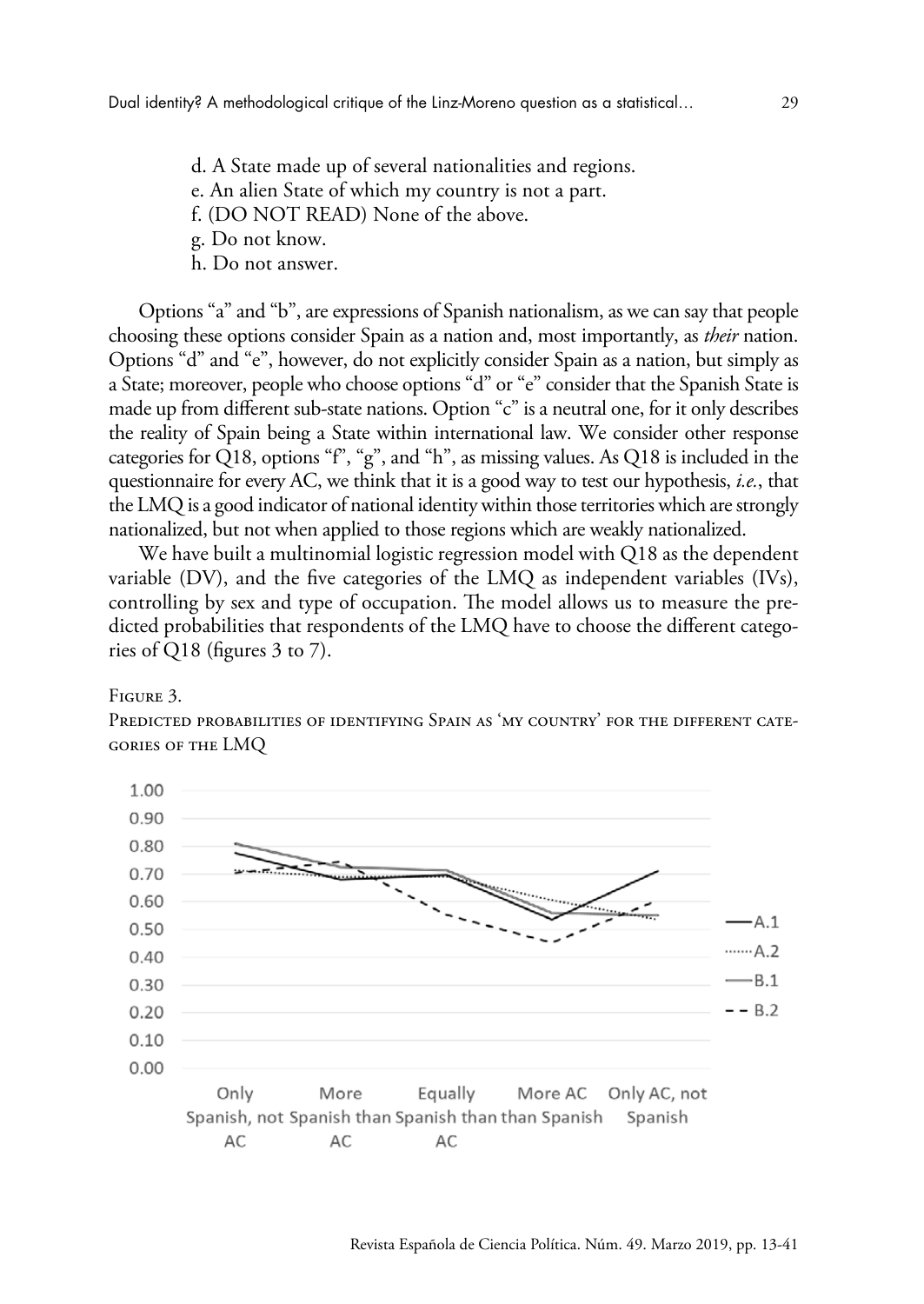### Figure 4.

Predicted probabilities of identifying Spain as 'a nation of which I am a member' for the different categories of the LMQ



# Figure 5.

PREDICTED PROBABILITIES OF IDENTIFYING SPAIN AS 'A STATE OF WHICH I AM A CITIZEN' FOR the different categories of the LMQ

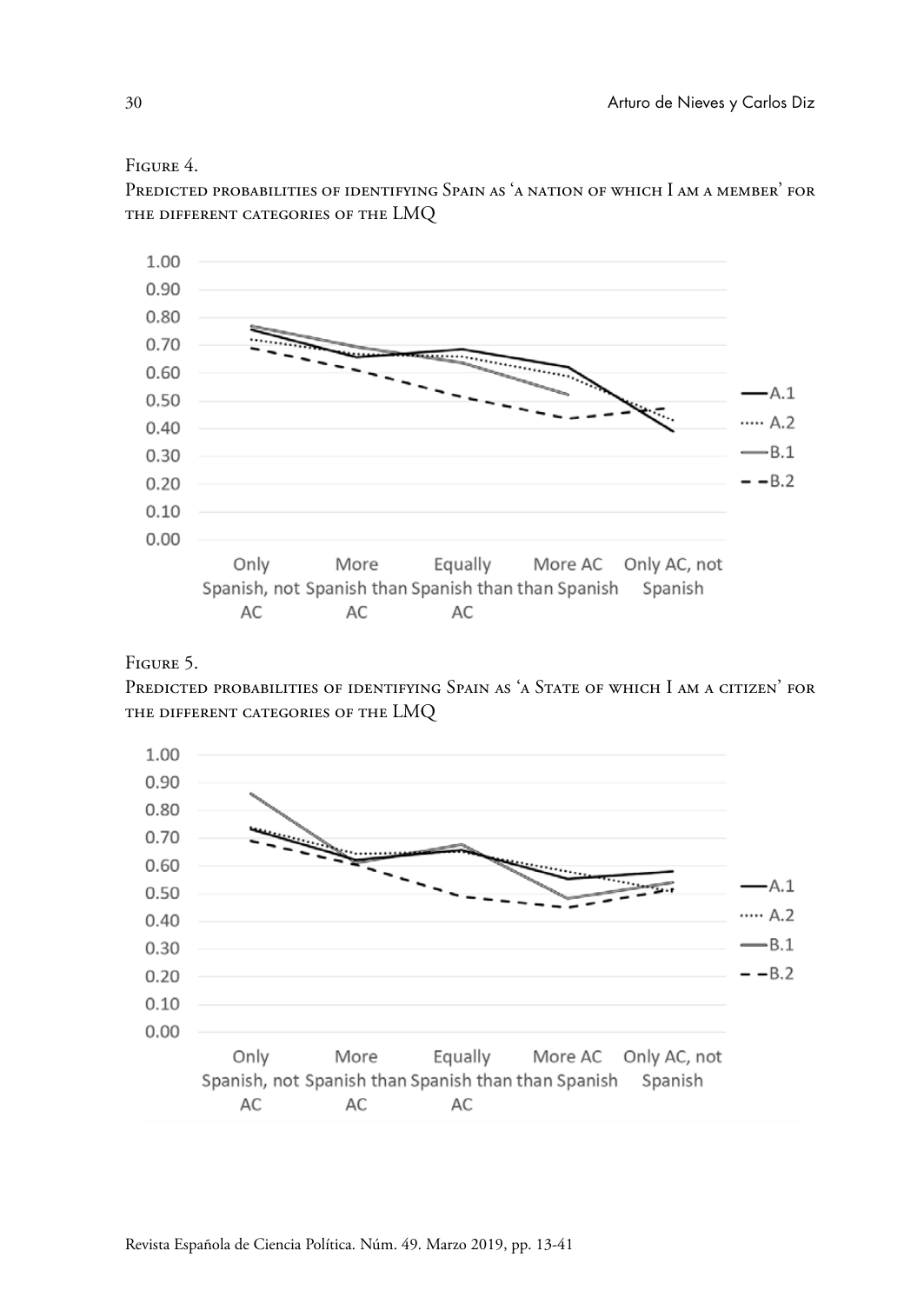### Figure 6.

Predicted probabilities of identifying Spain as 'a State including different nationalities and regions' for the different categories of the LMQ



# Figure 7.

Predicted probabilities of identifying Spain as 'an alien State, to which my country does not belong' for the different categories of the LMQ



*Source for figures 3-7:* The authors' own elaboration with data from CIS' *Autonomic Barometer III* (Study 2956, for year 2012).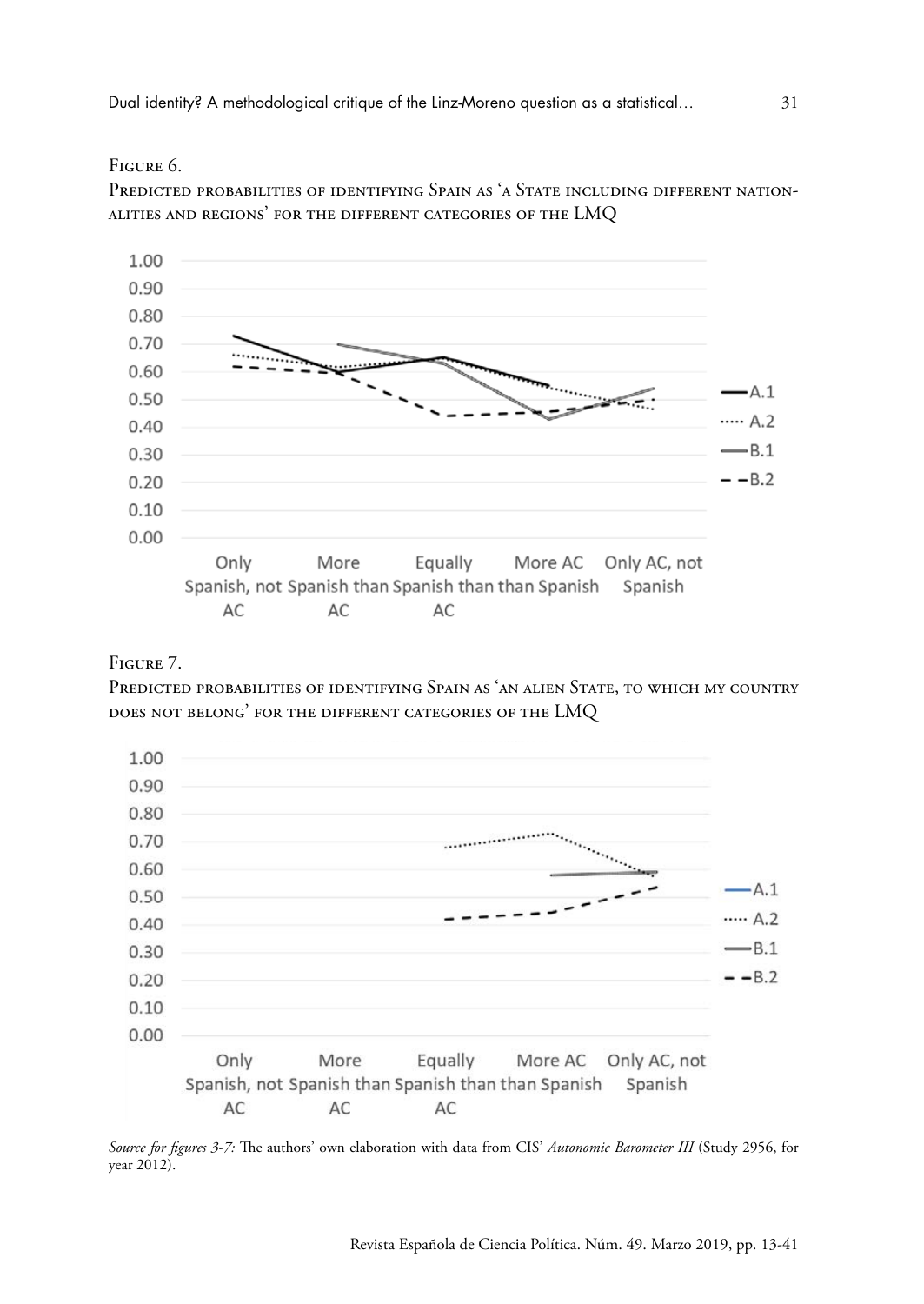The results of the multinomial regression prove that the relationship between national identity and the response to the LMQ is structurally different for each of the four groups of Autonomous Communities. The results are also aligned with our hypothesis, as the category "only AC, not Spanish" of the LMQ is a better predictor of national identity —category "my country" in Q18— for the groups A.1 and B.2 of ACs. Moreover, the results of the regression show consistently lower predicted probabilities for "equally Spanish than AC" in the B.2 group for all Q18 categories, suggesting that this response to the LMQ has contradictory associations to national identity in those ACs with highly developed conflicting national projects.

### CONCLUSIONS

The scientific study of national identity is among the most urgent tasks for contemporary social sciences. The relevance of identity politics and nationalism in Europe and worldwide has only increased during the recent years. Some of the most relevant recent political events are defined to a great extent by nationalism, including the Brexit (Henderson, *et al.* 2016), Trump's presidency and his "America First" politics (Trump, 2015), the Catalan pro-independence process (Crameri, 2014), the 2014 Scottish Independence Referendum (Mullen, 2014), and the internal conflicts of Ukraine (Kuzio, 2016), to name but a few. State-wide national identity holds a prominent role as well, as it underpinned some of the processes of the current European crisis, as Habermas has pointed out (Habermas, 2012), and was shown by the increased electoral support of political options deeply rooted on aggressive state-wide nationalism, like France's Front National, or the UK Independence Party. The work presented in this article offers a technical improvement which we believe will be useful for the advancement of the scientific study of national identity, something that we consider an urgent task for contemporary social sciences.

Thus, we have provided proof that the most usual measure of national identity feelings through surveys, the Linz-Moreno question, needs to be analyzed with methodological reflexivity. Using data from Spain, we have developed both qualitative and quantitative analyses in order to test if the LMQ provides a right measure of national identity independently of the degree of development of the nation-building processes present in each society. After classifying Spain's Autonomous Communities into four categories in accordance to the identity feelings displayed by their populations, we saw that the LMQ presents structural differences when considered as a proxy of national identity feelings. In particular, the weakly nationalized ACs are usually considered a good example of what is usually referred to as "dual identity", but we have shown that identity overlapping is only possible in these regions due to a substantive difference affecting both identities; while one is purely national, the other is regional.

We have presented a critique of the dual identity theory, which is the epistemological foundation of the LMQ; this critique is based on the fact that in societies where there is a clear primacy of a statewide national project, sub-state identity (or identities) is either totally or partially —in case that a sub-state national project developed— subsumed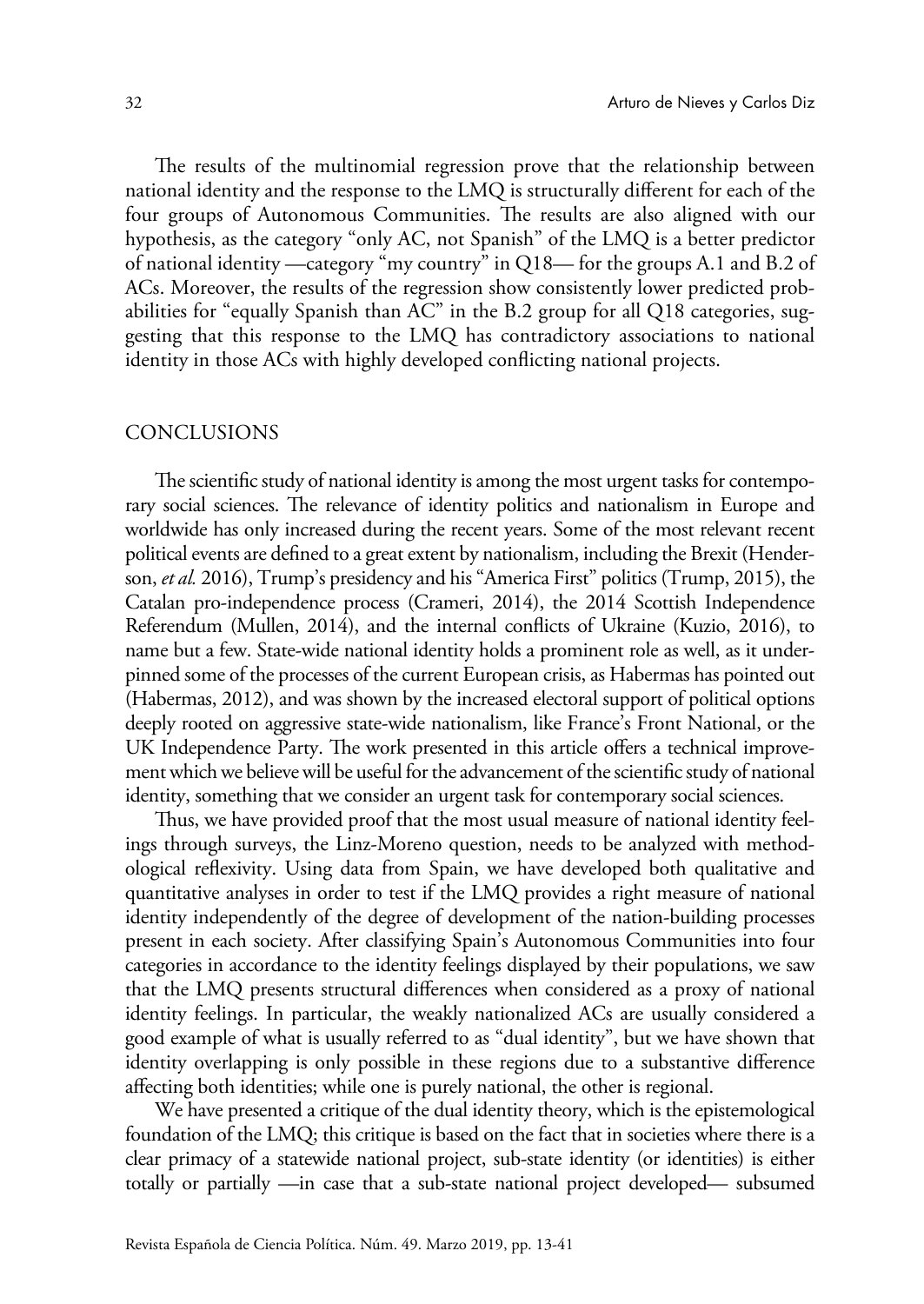within the dominant state-wide national project, in the form of its regional expressions, producing what we may call a *dialectalization* of identity, through its regionalization. This regionalization process, based on the creation of symbolic dependencies —affecting those ethnic diacritics (Barth, 1969) through which national or pre-national sub-state identities are socially constructed— initiates a dialectical process in which this regionalization became the thesis, while the antithesis is embodied in diverse social movements that can, to some degree, be identified under the label of pro-independence; in fact we can easily cite many examples of these kind of movements in places where there is sufficient cultural diversity to make the situation too symbolically violent for the said dialectical process not to start, and these would include the defense and promotion of language, natural and historical heritage, music, literature, etc. (Hroch, 1985). Thus, what makes compatible both identities in the dual identity framework is precisely that the two identities are different in nature.

In conclusion, if nationalism should be treated as an ideology, as Billig insists (Billig, 1993) maybe we could start by measuring it as such, making use of a similar scale to the one that we usually employ to measure the left-right ideology<sup>7</sup>, where one of the extremes represents the complete identification with the state-wide national project, and the other one the complete identification with the sub-state national project. We believe that the question "On a scale from 1 to 10, being 1 total identification with [sub-state identity] and 10 total identification with [state-wide identity], where would you place yourself?" will thus constitute a better indicator of national identity, especially for weakly nationalized regions.

### ACKNOWLEDGMENTS

We want to thank the participants in the Working Group "State Nationalism in Plurinational Democracies", of the  $13<sup>th</sup>$  AECPA Congress, for their useful insight and comments that helped us to improve this article. Especially, we want to thank its coordinators, Dr. Antonia María Ruiz Jiménez and Dr. Angustias Mª Hombrado Martos. We also want to thank Mr. Ross Bond, from the School of Social and Political Science of the University of Edinburgh, for his very useful comments on an earlier draft of this article. We are also grateful to the "Territorial Politics and Governing Divided Societies" Research Group, led by Dr. Wilfried Swenden at the same University, for their helpful comments following the presentation of the main findings of this work on the conference that took place in Edinburgh, on December the 10th, 2013. Finally, we want to thank the "Plan Galego de Investigación, Innovación e Crecemento 2011- 2015", of the Xunta de Galicia, for its financial support.

<sup>7.</sup> The wording of this question in CIS' studies is: "Usually, when talking about politics, the expressions left and right are used. If 1 was extreme left and 10 extreme right, which one would be your positioning?".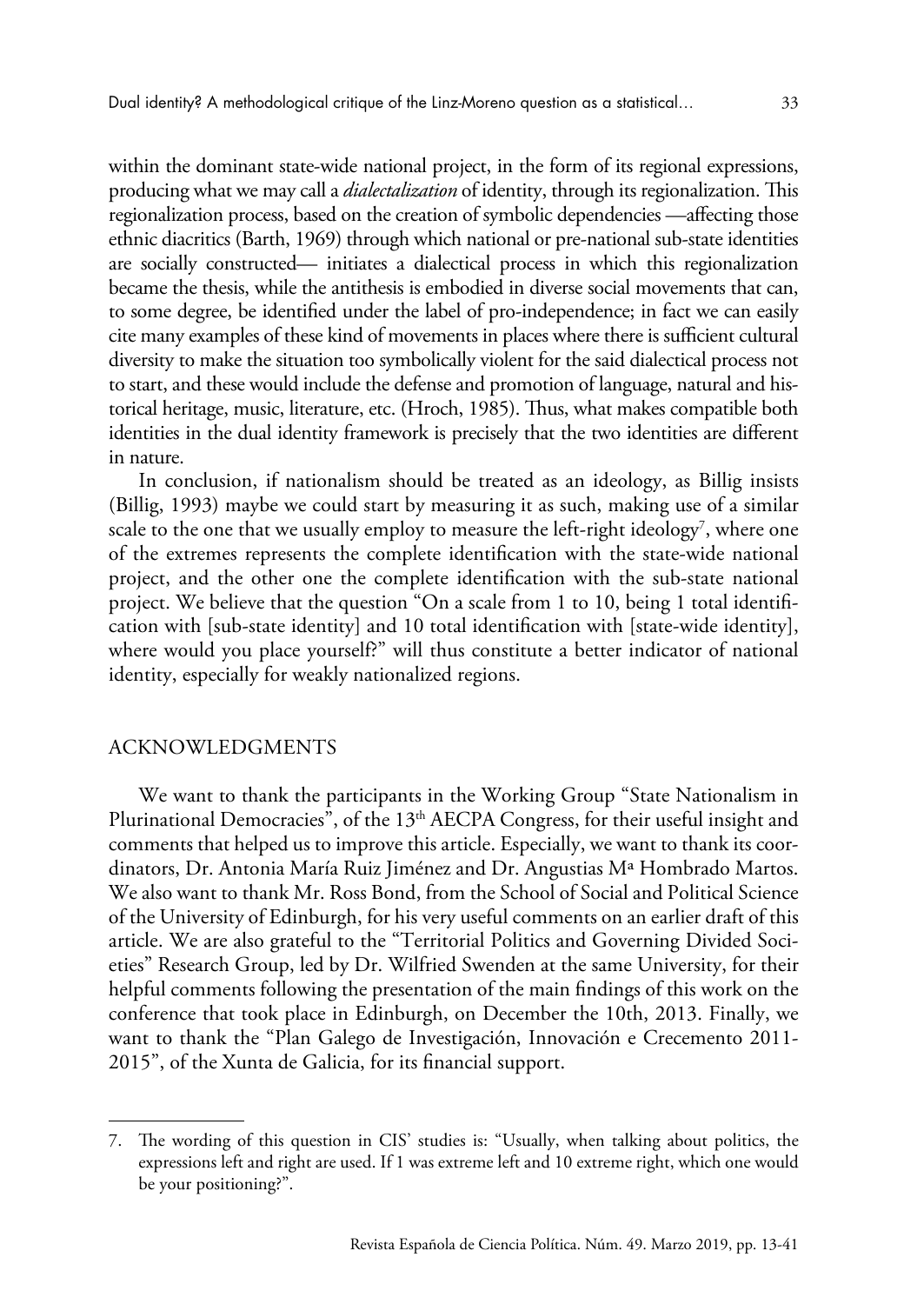### *References*

Abélès, Marc. 1990. *Anthropologie de l'état*. Paris: Armand Colin.

- Álvarez-Cáccamo, Celso. 1993. "The pigeon house, the octopus and the people: The ideologization of linguistic practices in Galiza", *Plurilinguismes*, 6: 1-26.
- Anderson, Benedict. 1991. *Imagined Communities. Reflections on the Origin and Spread of Nationalism*. New York: Verso.
- Armstrong, John A. 1982. *Nations Before Nationalism*. Chapel Hill: University of North Carolina Press.
- Balandier, Georges. 1994. *El poder in escenas. De la representación del poder al poder de la representación*. Barcelona: Paidós.
- Balibar, Étienne. 2005. *Violencias, identidades y civilidad. Para una cultura política global.* Barcelona: Gedisa.
- Barth, Fredrik. 1969. *Ethnic Groups and Boundaries. The Social Organization of Culture Difference.* Oslo: Universitetsforlaget.
- Beramendi, Justo G. 1999. "Identity, ethnicity and state in Spain: 19th and 20th centuries", *Nationalism and Ethnic Politics*, 5 (3-4): 79-100. Available at: [https://doi.](https://doi.org/10.1080/13537119908428571) [org/10.1080/13537119908428571](https://doi.org/10.1080/13537119908428571).
- Beramendi, Justo G. 2007. *De provincia a nación. Historia do Galeguismo político*. Vigo: Xerais.
- Beswick, Jaine. 2007. *Regional Nationalism in Spain. Language Use and Ethnic Identity in Galicia.* Clevedon: Multilingual Matters. Available at: [https://doi.](https://doi.org/10.21832/9781853599811) [org/10.21832/9781853599811.](https://doi.org/10.21832/9781853599811)
- Billiet, Jaak, Bart Maddens and Roeland Beerten 2003. "National Identity and Attitude Toward Foreigners in a Multinational State: A Replication", *Political Psychology*, 24 (2): 241-257. Available at:<https://doi.org/10.1111/0162-895X.00327>.
- Billig, Michael. 1993. Studying Nationalism as an Everyday Ideology. *Papers on Social Representations*, 2 (1): 40-43.
- Billig, Michael. 1995. *Banal Nationalism*. London: Sage Publications.
- Bond, Ross. 2000. "Squaring the Circles: Demonstrating and Explaining the Political 'Non-Alignment' of Scottish National Identity", *Scottish Affairs*, 32: 15-35. Available at: [https://doi.org/10.3366/scot.2000.0029.](https://doi.org/10.3366/scot.2000.0029)
- Bourdieu, Pierre. 1971. "Champ du pouvoir, champ intellectuel et habitus de classe". *Scoliès. Cahiers de recherche de l'Ecole normale supérieure*, 1: 7-26.
- Bourdieu, Pierre. 1987. *Outline of a Theory of Practice*. Cambridge: Cambridge University Press.
- Bourdieu, Pierre. 2012. *Distinction. A Social Critique of the Judgment of Taste*. London: Routledge.
- Bouza, Fermín. 2004. "The Impact Area of Political Communication: Citizenship Faced with Public Discourse", *International Review of Sociology*, 14 (2): 245-259. Available at:<https://doi.org/10.1080/03906700410001681310>.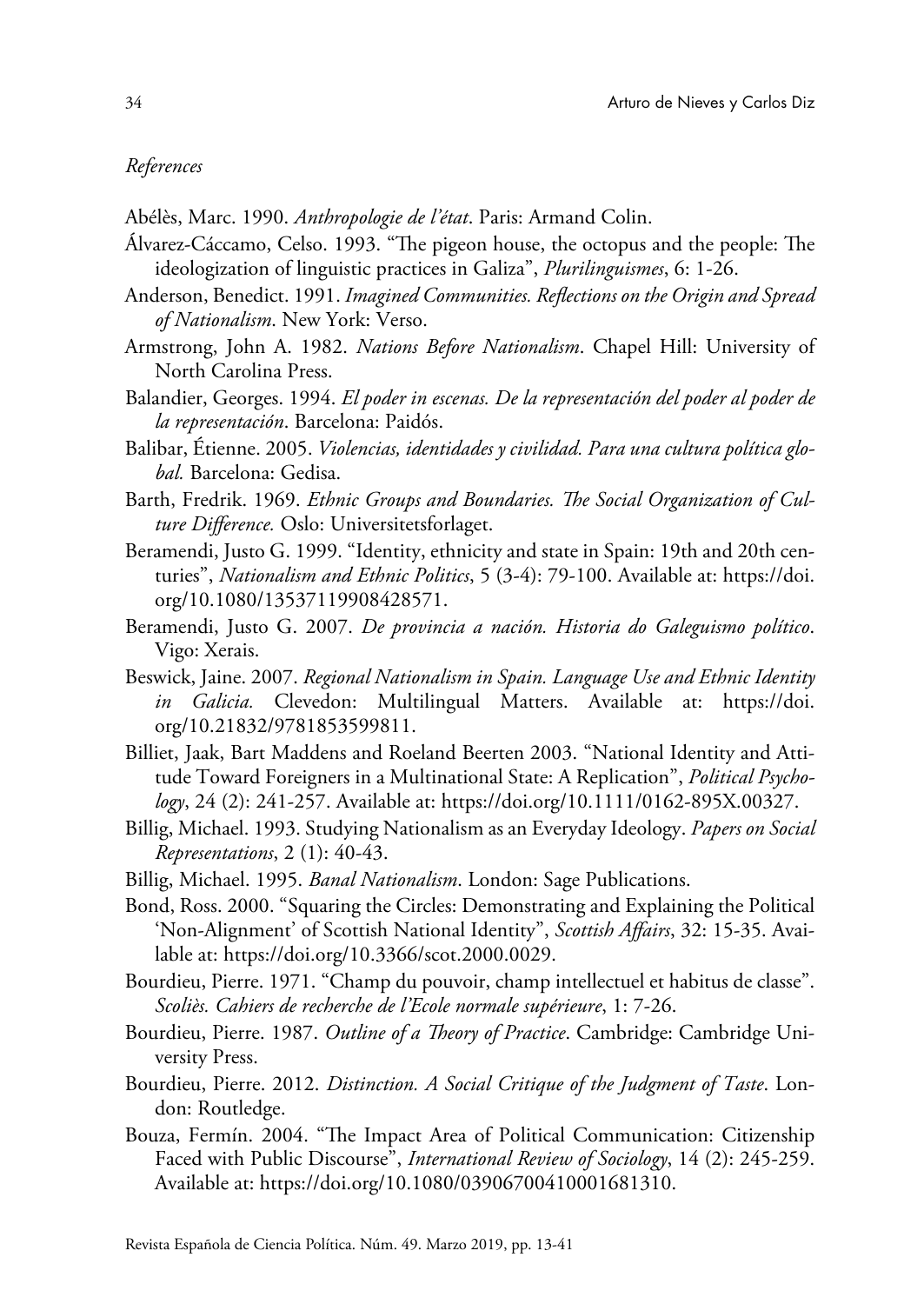- Brookes, Rod. 1999. "Newspapers and national identity: the BSE/CJD crisis and the British press". *Media, Culture and Society*, 21 (2): 247-263. Available at: [https://](https://doi.org/10.1177/016344399021002007) [doi.org/10.1177/016344399021002007.](https://doi.org/10.1177/016344399021002007)
- Brubaker, Rogers. 2009. "Ethnicity, Race, and Nationalism", *Annual Review of Sociology*, 35: 21-42. Available at:<https://doi.org/10.1146/annurev-soc-070308-115916>.
- Chueca-Intxusta, Josu. 1999. *El nacionalismo vasco in Navarra (1931-1936).* Bilbao: Servicio Editorial de la Universidad del Pais Vasco, Argitalpen Zerbitzua Euskal Herriko Unibersitatea.
- CIS. 2014. *Series temporales*. Available at:<http://www.analisis.cis.es/cisdb.jsp>.
- Conversi, Daniele. 1997. *The Basques, the Catalans and Spain. Alternative Routes to Nationalist Mobilisation*. London: Hurst.
- Crameri, Kathryn. 2014. *Goodbye Spain? The question of independence for Catalonia*. Brighton: Sussex Academic Press.
- Curtice, John and Anthony Heath. 2001. "Is the English lion about to Roar? National identity after devolution", in Roger Jowell *et al.* (eds.), *British Social Attitudes: Focusing on Diversity*. London: Sage.
- De Nieves, Arturo. 2008. "Ideoloxías lingüísticas na comunidade de fala galega. O caso da cidade da Coruña", *Revista Galega de Ciencias Sociais*, 7: 29-44.
- Deutsch, Karl W. 1966. *Nationalism and Social Communication: An inquiry into the foundations of nationality.* Cambridge (MA): The Massachusetts Institute of Technology Press.
- Dinnie, Keith. 2008. *Nation Branding. Concepts, Issues, Practice*. Oxford: Butterworth-Heinemann.
- Eder, Klaus, Bernd Giesen, Oliver Schmidtke and Damian Tambini. 2002. *Collective Identities in Action. A sociological approach to ethnicity*. Aldershot: Ashgate.
- Friend, Julius W. 2012. *Stateless Nations. Western European Regional Nationalisms and the Old Nations*. London: Palgrave Macmillan.
- García Ferrando, Manuel, Eduardo López Aranguren and Miguel Beltrán. 1994. *La conciencia nacional y regional in la España de las autonomías*. Madrid: CIS.
- Gellner, Ernest. 1983. *Nations and Nationalism*. Oxford: Basil Blackwell.
- Guinjoan, Marc and Toni Rodon. 2015. "A Scrutiny of the Linz-Moreno Question", *Publius: The Journal of Federalism*, 46 (1): 128-142. Available at: [https://doi.](https://doi.org/10.1093/publius/pjv031) [org/10.1093/publius/pjv031.](https://doi.org/10.1093/publius/pjv031)
- Goffman, Erving. 1959. *The Presentation of Self in Everyday Life*. New York: Anchor Books.
- Goldthorpe, John H. 2000. *On Sociology. Numbers, Narratives, and the Integration of Research and Theory*. Oxford: Oxford University Press.
- Gunther, Richard, Giacomo Sani and Goldie Shabad. 1986. *Spain after Franco: the Making of a Competitive Party System*. Berkeley: University of California Press.
- Habermas, Jürgen. 2012. *The Crisis of the European Union. A Response*. Cambridge: Polity Press.
- Hall, John A. and Siniša Maleševic. 2013. *Nationalism and War*. Cambridge: Cambridge University Press. Available at: [https://doi.org/10.1017/CBO9781139540964.](https://doi.org/10.1017/CBO9781139540964)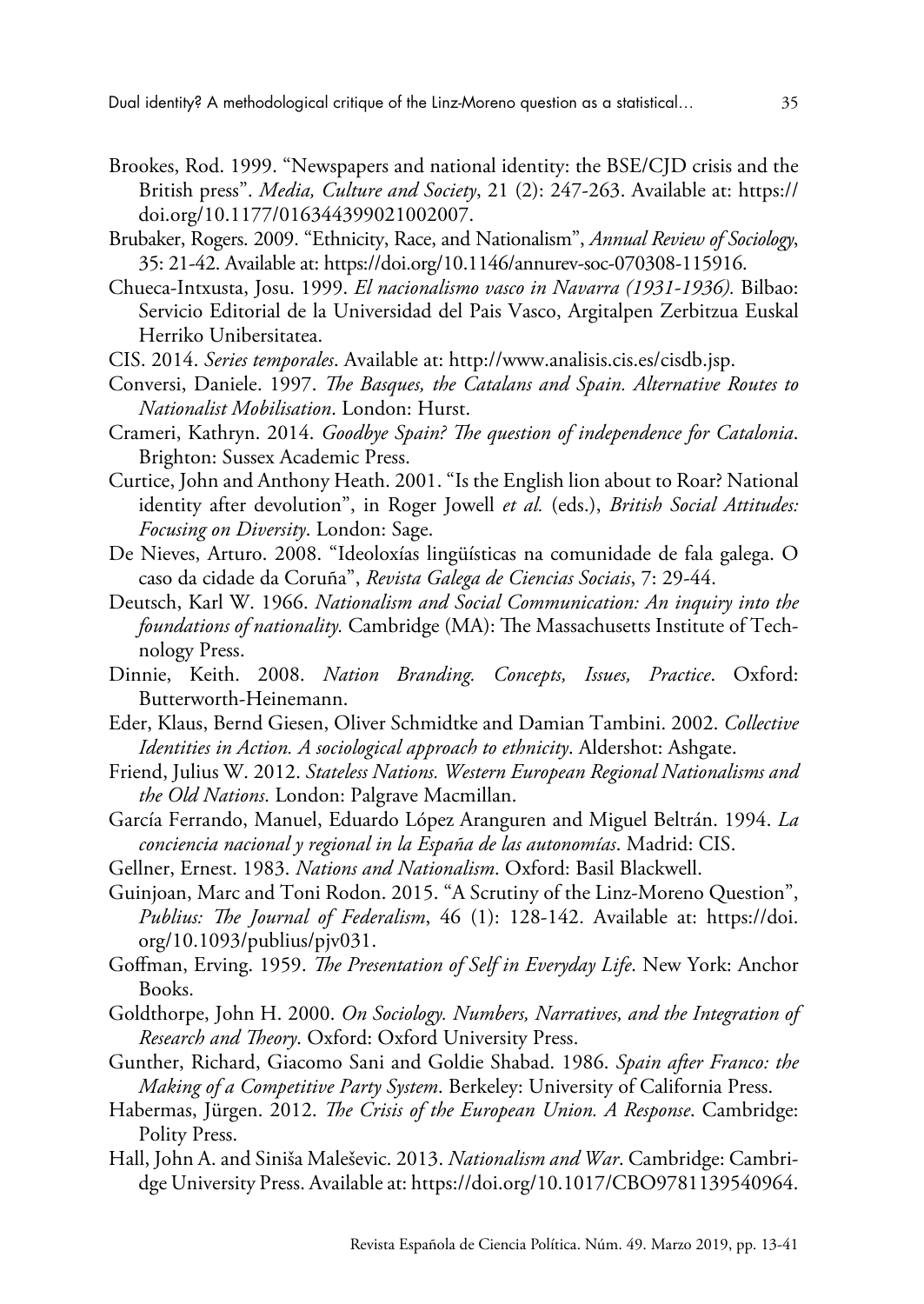- Haugaard, Mark. 2006. "Nationalism and Liberalism", in Gerard Delanty and Krishan Kumar, (eds.), *The SAGE Handbook of Nations and Nationalism*. Thousand Oaks: Sage. Available at: <https://doi.org/10.4135/9781848608061.n30>.
- Haugen, Einar. 1966. "Dialect, Language, Nation", *American Anthropologist*, 68 (4): 922-935. Available at: [https://doi.org/10.1525/aa.1966.68.4.02a00040.](https://doi.org/10.1525/aa.1966.68.4.02a00040)
- Haupt, Georges, Michael Löwy and Claudie Weill. 1974. *Les marxistes et la question nationale*. Paris: Maspero.
- Headland, Thomas N., Kenneth L. Pike and Marvin Harris. 1990. *Emics and Etics: The Insider/Outsider Debate*. London: Sage.
- Heath, Anthony and James Kellas. 1998. "Nationalisms and constitutional questions", *Scottish Affairs*, 25 (2): 110-128. Available at: [https://doi.org/10.3366/](https://doi.org/10.3366/scot.1998.0070) [scot.1998.0070.](https://doi.org/10.3366/scot.1998.0070)
- Henderson, Ailsa, Charlie Jeffery, Robert Li*ñ*eira, Roger Scully, Daniel Wincott and Richard Wyn Jones. 2016. "England, Englishness and Brexit", *The Political Quarterly*, 87 (2): 187-199. Available at:<https://doi.org/10.1111/1467-923X.12262>.
- Herranz de Rafael, Gonzalo. 1996. "Estructura social e identificación nacionalista in la España de los noventa", *Revista Española de Investigaciones Sociológicas*, 76: 9-35. Available at:<https://doi.org/10.2307/40183984>.
- Herrero, Mário J. 2011*. Guerra de grafias, conflito de elites na Galiza contemporânea.* Santiago de Compostela: Atraves Editora.
- Hobsbawm, Eric. 1991. *Nations and Nationalism since 1780: Programme, Myth, Reality*. Cambridge: Cambridge University Press.
- Hroch, Miroslav. 1985. *Social Preconditions of National Revival in Europe: A Comparative Analysis of the Social composition of Patriotic Groups among the Smaller European Nations.* Cambridge: Cambridge University Press.
- Ichijo, Atsuko. 2013. *Nationalism and Multiple Modernities. Europe and Beyond*. London: Palgrave Macmillan. Available at:<https://doi.org/10.1057/9781137008756>
- Idoiaga, Petxo, Imanol Murua and Txema Ramirez. 2016. "Press coverage of Basque conflict (1975-2016): Compilation of attitudes and vicissitudes", *Revista Latina de Comunicación Social*, 71: 1007-1035.
- Jones, Rhys and Peter Merriman. 2009. "Hot, banal and everyday nationalism: Bilingual road signs in Wales", *Political Geography*, 28 (3): 164-173. Available at: <https://doi.org/10.1016/j.polgeo.2009.03.002>
- Kendrick, Stephen. 1989. "Scotland, Social Change and Politics", in David McCrone, Stephen Kendrick and Pat Straw (eds.), *The Making of Scotland: Nation, Culture and Social Change*. Edinburgh: Edinburgh University Press.
- Kiely, Richard, Frank Bechhofer, Robert Stewart and David McCrone. 2001. "The markers and rules of Scottish national identity", *The Sociological Review*, 49 (1): 33-55. [Available at: https://doi.org/10.1111/1467-954X.00243.](https://doi.org/10.1111/1467-954X.00243)
- Kiely, Richard, David McCrone and Frank Bechhofer. 2006. "Reading between the lines: national identity and attitudes to the media in Scotland", *Nations and Nationalism*, 12 (3): 473-492. Available at:<https://doi.org/10.1111/j.1469-8129.2006.00249.x>.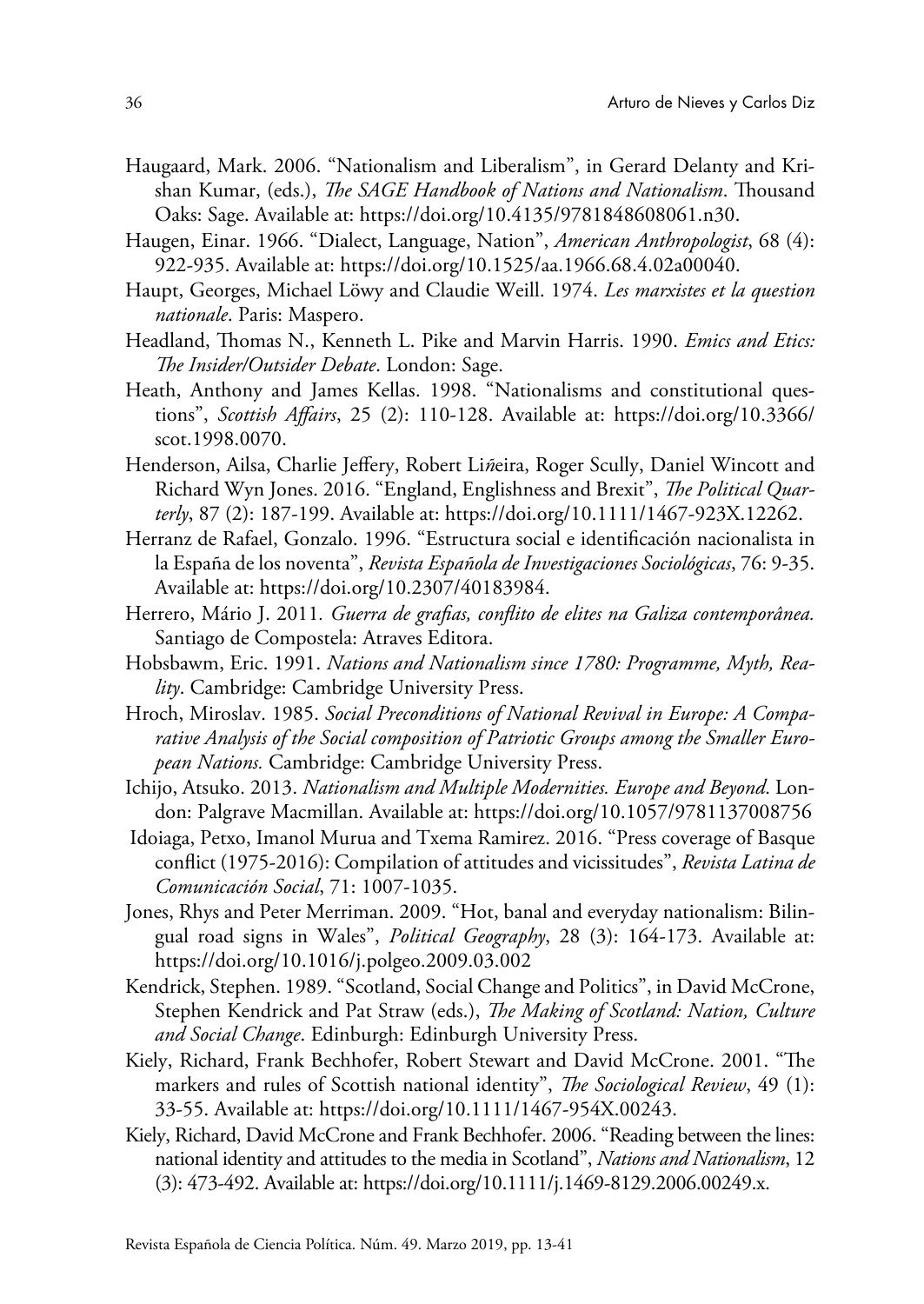- Kuzio, Taras. 2016. "European Identity, Euromaidan, and Ukrainian Nationalism", *Nationalism and Ethnic Politics*, 22: 497-508. Available at: [https://doi.org/10.108](https://doi.org/10.1080/13537113.2016.1238249) [0/13537113.2016.1238249](https://doi.org/10.1080/13537113.2016.1238249).
- Law, Alex. 2001. "Near and far: banal national identity and the press in Scotland", *Media, Culture and Society*, 23 (3): 299-317. Available at: [https://doi.](https://doi.org/10.1177/016344301023003002) [org/10.1177/016344301023003002](https://doi.org/10.1177/016344301023003002).
- Lepič, Martin. 2017. "Limits to territorial nationalization in election support for an independence-aimed regional nationalism in Catalonia", *Political Geography*, 60: 190-202. Available at: <https://doi.org/10.1016/j.polgeo.2017.08.003>.
- Linz, Juan J. 1973. "Early State-Building in the Late Peripheral Nationalisms against the State: the case of Spain", in Shmuel N. Eisenstadt and Stein Rokkan (eds.), *Building States and Nations: Models, Analysis and Data across Three Worlds*. Beverly Hills, CA: Sage.
- Linz, Juan J., Shmuel N. Eisenstadt and Stein Rokkan. 1973. *Early state-building and late peripheral nationalism against the state: the case of Spain*. London: Sage.
- Luhtanen, Riia and Jennifer Crocker. 1992. "A collective self-esteem scale. Self-evaluation of one's social identity", *Personality and Social Psychology Bulletin*, 18 (3): 302-318. Available at: [https://doi.org/10.1177/0146167292183006.](https://doi.org/10.1177/0146167292183006)
- Máiz, Ramón and Antón Losada. 2000. "Institutions, Policies and Nation Building: The Galician Case", *Regional and Federal Studies*, 10 (1): 62-91. Available at: [https://doi.org/10.1080/13597560008421109.](https://doi.org/10.1080/13597560008421109)
- March, James G. and Johan P. Olsen. 1989. *Rediscovering Institutions*. New York: Free Press.
- Martinez-Herrera, Enric. 2002. "From nation-building to building identification with political communities: Consequences of political decentralization in Spain, the Basque Country, Catalonia and Galicia, 1978-2001", *European Journal of Political Research*, 41, (4): 421-453. Available at: [https://doi.org/10.1111/1475-6765.00018.](https://doi.org/10.1111/1475-6765.00018)
- McCrone, David. 1998. *The Sociology of Nationalism*. London: Routledge.
- McCrone, David. 2001. "Who Are We? Understanding Scottish Identity", in Catherine Di Domenico, Alexander Law, Jonathan Skinner and Mick Smith (eds.), *Boundaries and Identities: Nation, Politics and Culture in Scotland*. Dundee: University of Abertay Press.
- McCrone, David, Angela Morris and Richard Kiely. 1995. *Scotland the Brand: The Making of Scottish Heritage*. Edinburgh: Edinburgh University Press.
- Merton, Robert K. 1987. "Three Fragments from a Sociologist's Notebooks: Establishing the Phenomenon, Specified Ignorance, and Strategic Research Materials", *Annual Review of Sociology*, 13 (1): 1-28. Available at: [https://doi.org/10.1146/](https://doi.org/10.1146/annurev.so.13.080187.000245) [annurev.so.13.080187.000245.](https://doi.org/10.1146/annurev.so.13.080187.000245)
- Mihelj, Sabina. 2011. *Media Nations: Communicating Belonging and Exclusion in the Modern World*. Basingstoke: Palgrave.
- Moreno, Luis. 1986. *Decentralisation in Britain and Spain: the cases of Scotland and Catalonia*. Drucker, Henry (dir.), University of Edinburgh, Scotland.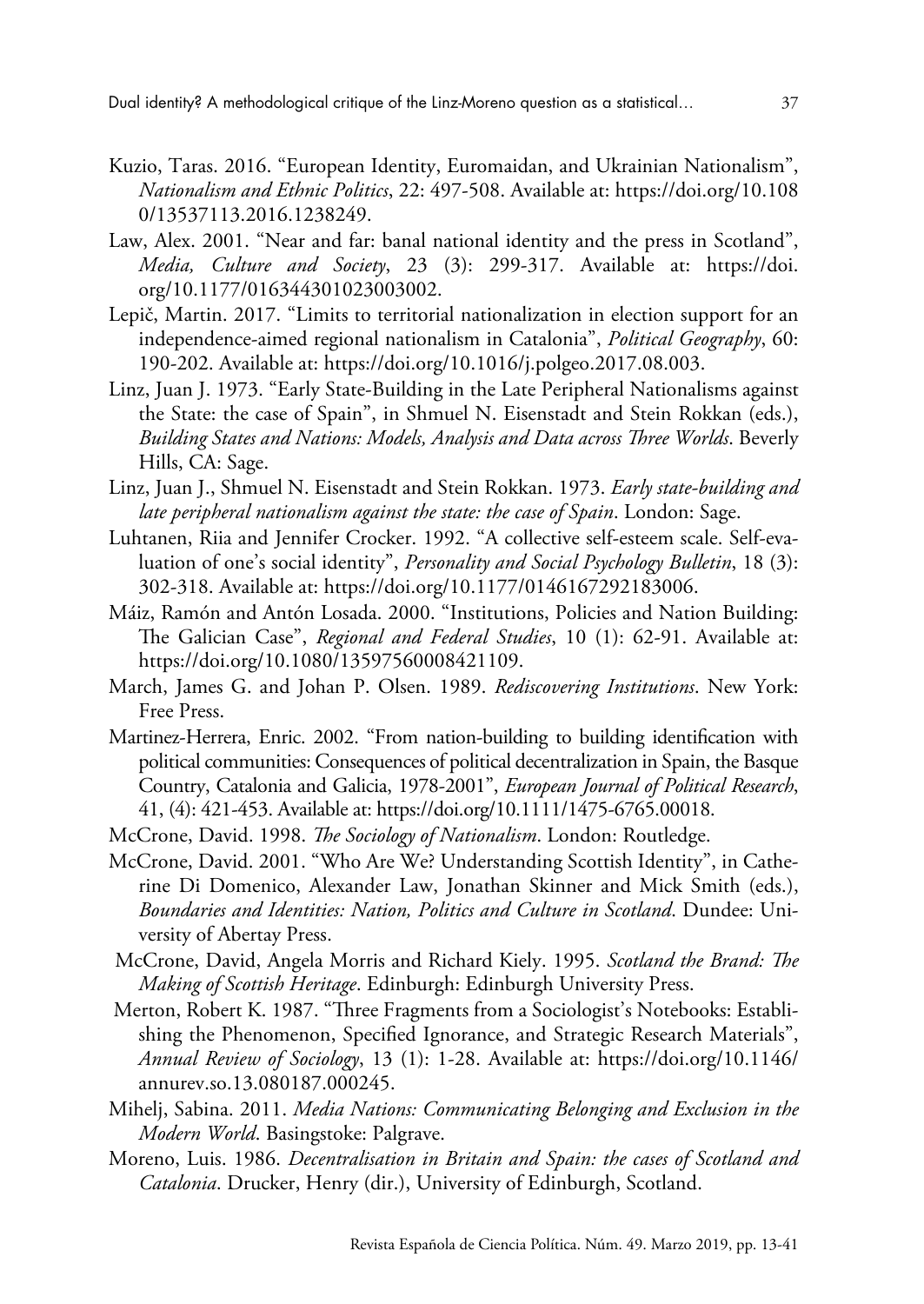- Moreno, Luis. 1988. "Scotland and Catalonia: the path to home rule", in David McCrone, and Alice Brown (eds.), *Scottish Government Yearbook 1988*. Edinburgh: Unit for the Study of Government in Scotland.
- Moreno, Luis. 2004. "Identidades múltiples y mesocomunidades globales", in Francesc Morata, Guy Lachapelle and Stéphane Paquin (eds.), *Globalización, gobernanza e identidades*. Barcelona: Fundació Carles Pi Sunyer d'Estudis Autonòmics i Locals.
- Moreno, Luis. 2006. "Scotland, Catalonia, Europeanization and the 'Moreno Question'", *Scottish Affairs*, 54 (1): 1-21. Available at: [https://doi.org/10.3366/](https://doi.org/10.3366/scot.2006.0002) [scot.2006.0002.](https://doi.org/10.3366/scot.2006.0002)
- Moreno, Luis and Ana Arriba. 1996. "Dual Identity In Autonomous Catalonia", *Scottish Affairs*, 17 (1): 78-97. Available at: [https://doi.org/10.3366/scot.1996.0056.](https://doi.org/10.3366/scot.1996.0056)
- Moreno, Luis and Nicola McEwen. 2005. "Exploring the territorial politics of welfare", in Nicola McEwen and Luis Moreno (eds.), *The territorial politics of welfare*. Oxon/New York: Routledge.
- Mullen, Tom. 2014. "The Scottish Independence Referendum 2014", *Journal of Law and Society*, 41 (4): 627-640. Available at: [https://doi.org/10.1111/j.1467-](https://doi.org/10.1111/j.1467-6478.2014.00688.x) [6478.2014.00688.x](https://doi.org/10.1111/j.1467-6478.2014.00688.x).
- Nairn, Tom. 2007. "Union on the rocks?", *New Left Review*, 43: 117-132.
- Orriols, Lluis and Guillermo Cordero. 2016. "The Breakdown of the Spanish Two-Party System: The Upsurge of Podemos and Ciudadanos in the 2015 General Election", *South European Society and Politics*, 21 (4): 469-492. Available at: <https://doi.org/10.1080/13608746.2016.1198454>
- O'Rourke, Bernadette and Fernando Ramallo. 2011. "The native-non-native dichotomy in minority language contexts", *Language Problems and Language Planning*, 35 (2): 139-159. Available at:<https://doi.org/10.1075/lplp.35.2.03oro>
- Özkirimli, Umutu. 2010. *Theories of Nationalism: A Critical Introduction*. London: Palgrave Macmillan.
- Pattie, Charles, David Denver, James Mitchell and Hugh Bochel. 1999. "Partisanship, national identity and constitutional preferences: an exploration of voting in the Scottish devolution referendum of 1997", *Electoral Studies*, 18 (3): 305-322. Available at: [https://doi.org/10.1016/S0261-3794\(98\)00054-7.](https://doi.org/10.1016/S0261-3794(98)00054-7)
- Pérez-Agote, Alfonso. 1989. "Cambio social e ideológico in Navarra (1936-1982). Algunas claves para su comprensión", *Revista Española de Investigaciones Sociológicas*, 46: 7-21. Available at:<https://doi.org/10.2307/40183391>.
- Piñol, Àngels. 2012. Duran rectifica y anuncia que irá a la marcha soberanista de la Diada. Available at: [http://ccaa.elpais.com/ccaa/2012/09/08/catalunya/](http://ccaa.elpais.com/ccaa/2012/09/08/catalunya/1347056908_076969.html) [1347056908\\_076969.html](http://ccaa.elpais.com/ccaa/2012/09/08/catalunya/1347056908_076969.html) [Consulted: 28 October 2013].
- Plato. 1968 [380BC]. Republic (Vol. VI). New York: Harper Collins.
- Powell, Walter W. and Paul J. Dimaggio. 1991. *The New Institutionalism in Organizational Analysis*. Chicago: Chicago University Press. Available at: [https://doi.](https://doi.org/10.7208/chicago/9780226185941.001.0001) [org/10.7208/chicago/9780226185941.001.0001](https://doi.org/10.7208/chicago/9780226185941.001.0001)
- Renan, Ernest. 1997. *Qu'est-ce qu'une nation?* Paris: Mille et une nuits.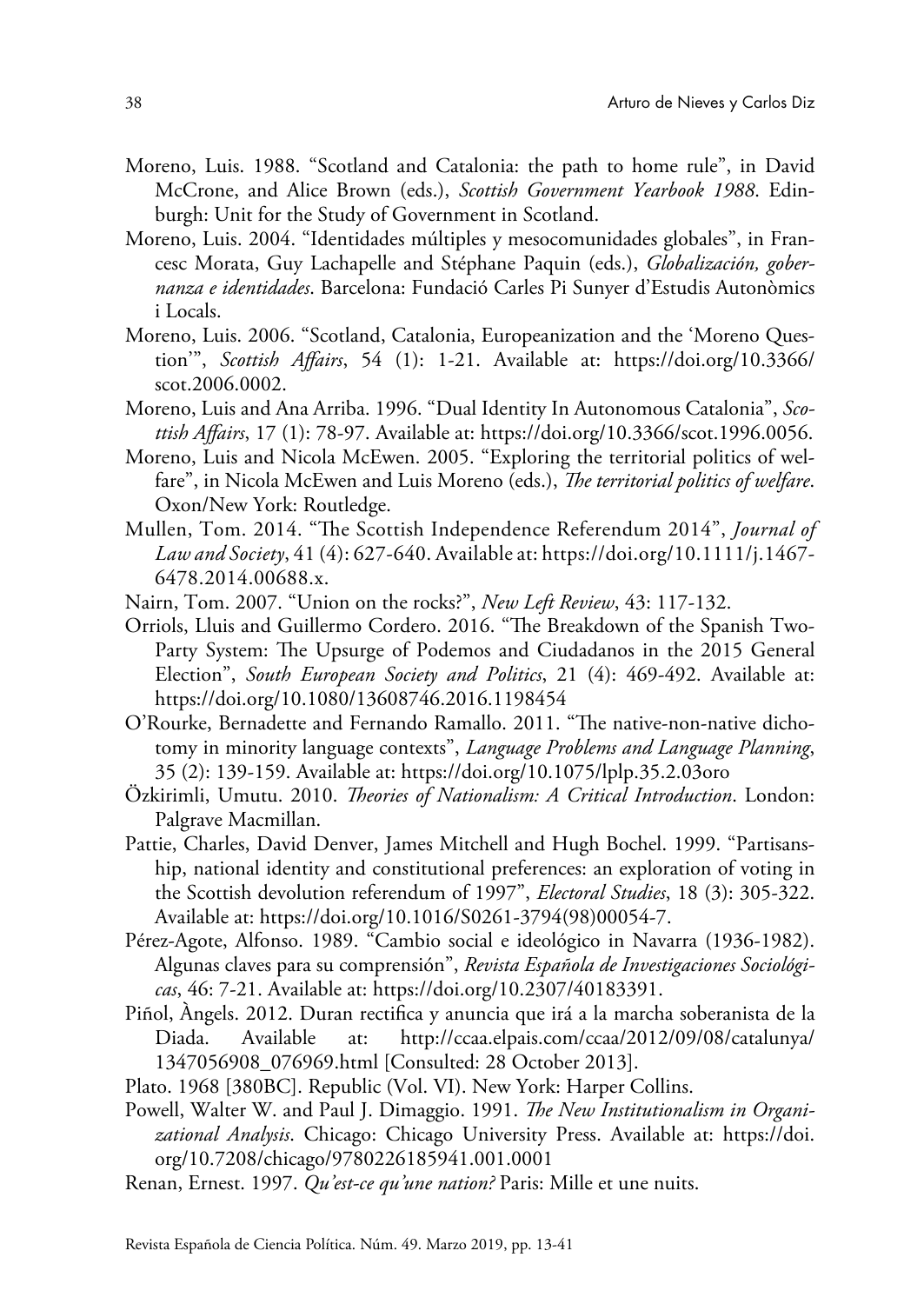Dual identity? A methodological critique of the Linz-Moreno question as a statistical… 39

- Rigger, Shelley. 2000. "Social Science and National Identity: A Critique", *Pacific Affairs*, 537-552.
- Rivera, Jose M. and Erika Jaráiz. 2016. "Modelos de explicación y componentes del voto in las elecciones autonómicas catalanas de 2015". *Revista Española de Ciencia Política*, 42: 13-43. Available at: [https://doi.org/10.21308/recp.42.01.](https://doi.org/10.21308/recp.42.01)
- Robert, Elen. 2009. "Accommodating 'new' speakers? An attitudinal investigation of L2 speakers of Welsh in south-east Wales", *International Journal of the Sociology of Language*, 195: 93-116. Available at: [https://doi.org/10.1515/IJSL.2009.007.](https://doi.org/10.1515/IJSL.2009.007)
- Roosvall, Anna and Inka Salovaara-Moring. 2010. *Communicating the Nation: National Topographies of Global Media Landscapes*. Gothenburg: Nordicom.
- Rosie, Michael, John MacInnes, Pille Petersoo, Susan Condor and James Kennedy. 2004. "Nation speaking unto nation? Newspapers and national identity in the devolved UK", *The Sociological Review*, 52 (4): 437-458. Available at: [https://doi.](https://doi.org/10.1111/j.1467-954X.2004.00490.x) [org/10.1111/j.1467-954X.2004.00490.x](https://doi.org/10.1111/j.1467-954X.2004.00490.x).
- Rosie, Michael and Ross Bond. 2008. "A Decade of Devolution: How Does it Measure Up?", *Radical Statistics*, 97: 47-65.
- Ruiz Jiménez, Antonia. 2007. "Los instrumentos de medida de las identidades in los estudios del CIS y el Eurobarómetro: problemas de validez de la denominada escala Moreno", *Revista Española de Investigaciones Sociológicas,* 117 (1): 161-182. Available at: [https://doi.org/10.2307/40184757.](https://doi.org/10.2307/40184757)
- Schlesinger, Philip. 1991a. *Media, State and Nation: Political Violence and Collective Identities*. London: Sage.
- Schlesinger, Philip. 1991b. "Media, the Political Order and National Identity", *Media, Culture and Society*, 13 (3): 297-308. Available at: [https://doi.](https://doi.org/10.1177/016344391013003002) [org/10.1177/016344391013003002](https://doi.org/10.1177/016344391013003002).
- Schlesinger, Philip. 1993. "Wishful Thinking: Cultural Politics, Media and Collective Identities in Europe", *Journal of Communication*, 43 (2): 6-17. Available at: [https://doi.org/10.1111/j.1460-2466.1993.tb01258.x.](https://doi.org/10.1111/j.1460-2466.1993.tb01258.x)
- Serrano, Ivan. 2013. "Just a Matter of Identity? Support for Independence in Catalonia", *Regional and Federal Studies*, 23 (5): 523-545. Available at: [https://doi.org/1](https://doi.org/10.1080/13597566.2013.775945) [0.1080/13597566.2013.775945.](https://doi.org/10.1080/13597566.2013.775945)
- Serricchio, Fabio. 2012. "Italian Citizens and Europe: Explaining the Growth of Euroscepticism", *Bulletin of Italian Politics*, 4 (1): 115-134.
- Shabad, Goldie and Richard Gunther. 1982. "Language, Nationalism, and Political Conflict in Spain", *Comparative Politics*, 14 (4): 443-477. Available at: [https://doi.](https://doi.org/10.2307/421632) [org/10.2307/421632](https://doi.org/10.2307/421632).
- Smith, Anthony D. 1983. "Nationalism and Classical Social Theory", *The British Journal of Sociology*, 34 (1): 19-38. Available at: [https://doi.org/10.2307/590606.](https://doi.org/10.2307/590606)
- Stavenhagen, Rodolfo. 1996. *Ethnic Conflicts and the Nation-State*. London: Macmillan. Available at: [https://doi.org/10.1007/978-1-349-25014-1.](https://doi.org/10.1007/978-1-349-25014-1)
- Thomas, Alys. 1997. "Language policy and nationalism in Wales: a comparative analysis", *Nations and Nationalism*, 3 (3): 323-344. Available at: [https://doi.](https://doi.org/10.1111/j.1354-5078.1997.00323.x) [org/10.1111/j.1354-5078.1997.00323.x.](https://doi.org/10.1111/j.1354-5078.1997.00323.x)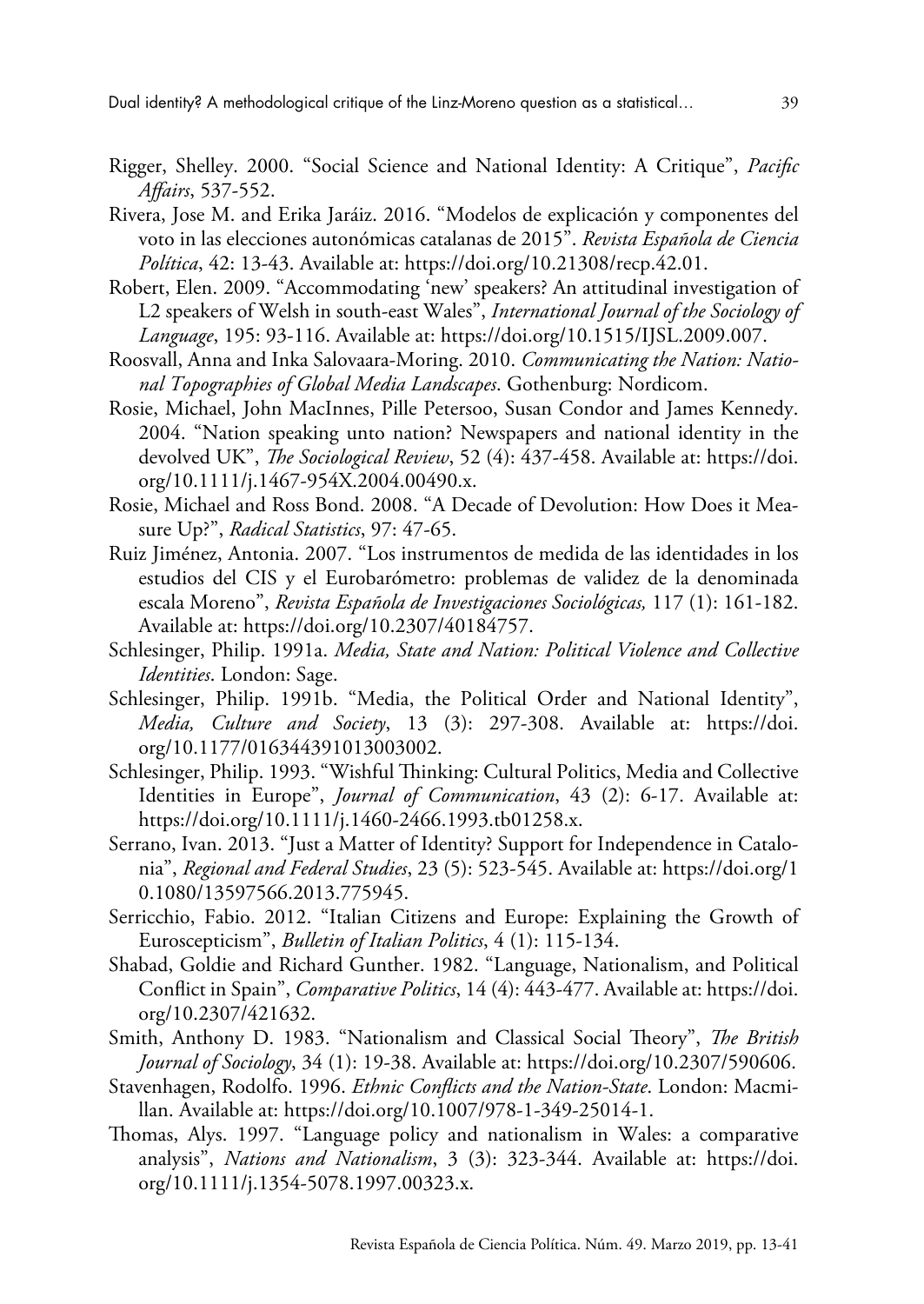- Tomlinson, John. 1991. *Cultural Imperialism: A Critical Introduction*. New York: Continuum.
- Trump, Donald. 2015. *Crippled America.* New York: Simon and Schuster.
- Tusell, Javier. 1997. *Historia de España (Vol. XII)*. Madrid: Espasa Calpe.
- Vaczi, Mariann. 2016. "Catalonia's Human Towers: Nationalism, Associational Culture, and the Politics of Performance", *American Ethnologist*, 43 (2): 353-368. Available at:<https://doi.org/10.1111/amet.12310>.
- Wodak, Ruth, Rudolf de Cillia and Martin Reisigl. 2009. *The Discursive Construction of National Identity*. Edinburgh: Edinburgh University Press.
- Wright, Erik O. 2005. *Approaches to Class Analysis*. Cambridge: Cambridge University Press. Available at: [https://doi.org/10.1017/CBO9780511488900.](https://doi.org/10.1017/CBO9780511488900)
- Yumul, Arus and Umut Ozkirimli. 2000. "Reproducing the nation: 'banal nationalism' in the Turkish press. *Media, Culture and Society*, 22 (6): 787-804. Available at: [https://doi.org/10.1177/016344300022006005.](https://doi.org/10.1177/016344300022006005)

Submitted for evaluation: 10 December 2017. Accepted for publication: 25 January 2019.

#### ARTURO DE NIEVES

[arturodenieves@gmail.com](mailto:arturodenieves@gmail.com)

Obtained his Ph.D. *Cum Laude* with International Mention by the Universidade da Coruña in 2015. His Ph.D. thesis "Mathematical Principles for a Theoretical Model of Electoral Behavior from an Expanded Theory of Practice" received the Extraordinary Doctorate Award of the Universidade da Coruña (2015/16). During his pre-doctoral period, Arturo de Nieves worked for one year at the Research Department of Spain's *Centro de Investigaciones Sociológicas*, after receiving one of the 2012 CIS' training scholarships. His pre-doctoral research was completed with two three-month research visits, one to the School of Social and Political Science of the University of Edinburgh, UK (2013), the other to the *Instituto de Ciências Sociais* of the Universidade do Minho, Portugal (2014). Since 2015, Dr De Nieves works for the United Nations, in the organization's New York headquarters and with the UN Department of Peace Operations, in South Sudan. Currently seconded by the IOM-UN Migration, Arturo de Nieves is Head of Situation and Analysis for the Inter Sector Coordination Group Secretariat, coordinating the response to the Rohingya refugee crisis, in Bangladesh.

### CARLOS DIZ

[carlos.diz@udc.es](mailto:carlos.diz@udc.es)

Interim Substitute Professor in the Department of Sociology and Communication Sciences of the University of A Coruña (UDC). Degree in Sociology and Doctor *Cum*